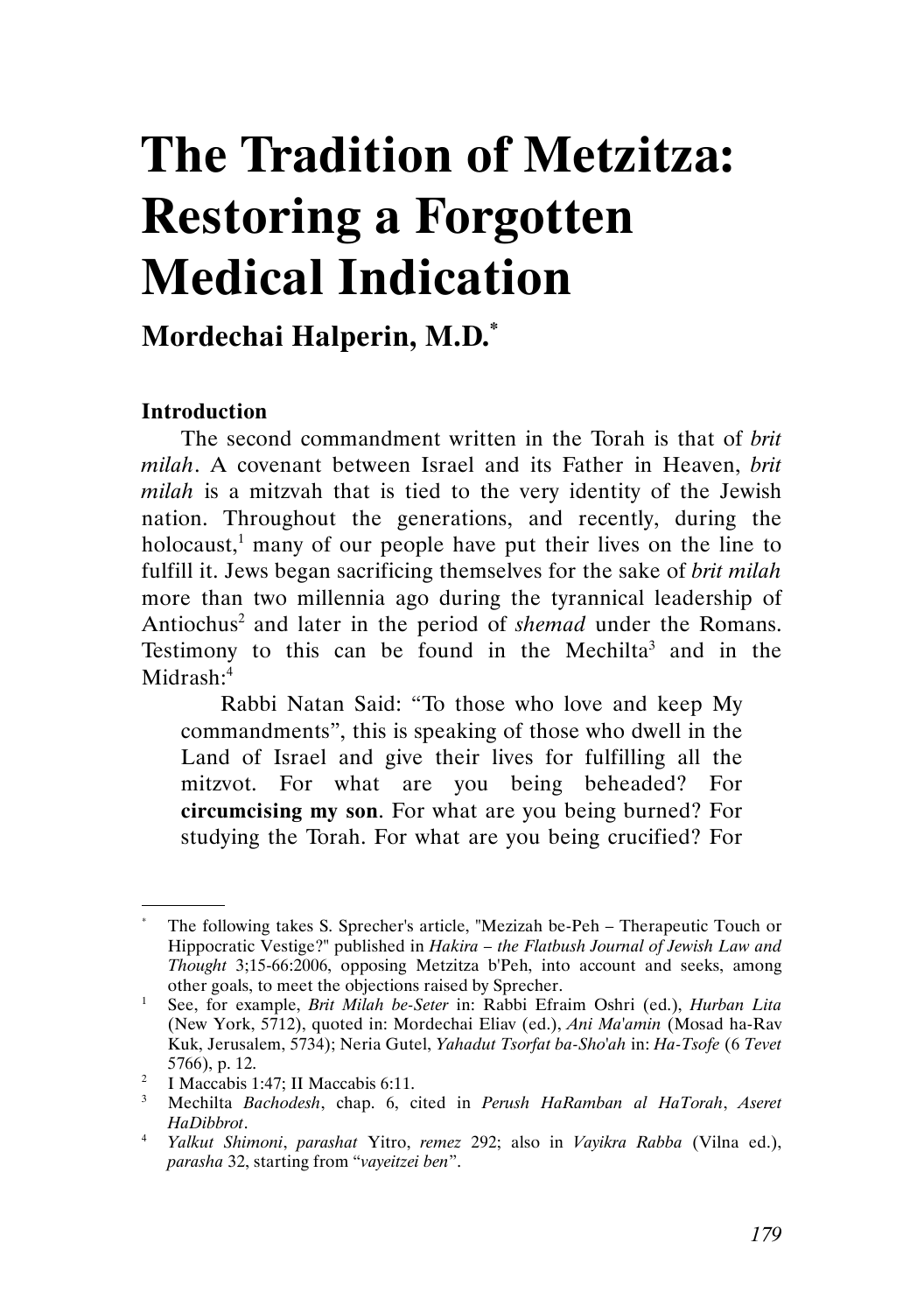eating *matzah*. For what are you receiving a hundred lashes? For fulfilling the mitzvah of lulav.

During the past two centuries war has been waged from time to time against the mitzvah of *brit milah*. Ironically, the chief antagonists have been members of our own people. Activists from the Reform movement of the nineteenth century sought to abolish brit milah through various stratagems, often calling upon the local authorities to help their cause. At times they tried to erode the Jewish people's commitment to brit milah by whittling away at the mitzvah itself. In other words, by eliminating certain aspects of the practice of brit milah, they hoped to eventually call for its outright abolishment. One such aspect was *metzitza*, which was more vulnerable to attack, since the original knowledge upon which Chazal based their requirement had been lost, rendering it inexplicable. By attacking metzitza, the Reform activists sought to gradually erode the Jewish nation's deeply rooted commitment to brit milah itself.

In recent years, private organizations dedicated to fighting the practice of brit milah have cropped up in Israel. As in the past, these organizations begin their attacks by trying to get the government involved. In the early stages, they appeal to health institutes and judicial authorities to ban *metzitza*. Next, an aggressive propagandic campaign is launched with the aim of shifting public opinion. In America a propagandic process of this sort has recently occurred, as described by Rabbi Chaim Dovid Zwieble.<sup>5</sup> This process involved several factors (some of which were acceptable and innocent) in a combined attack of the metzitza b'peh tradition.

The poskim have always concerned themselves with the halachic as well as the medical aspects of brit milah. However, when the very institution of brit milah is under attack and metzitza is being used as ammunition in the assault, the *poskim* need to take a different approach.<sup>6</sup> Therefore, any comprehensive discussion of metzitza should deal not only with the medical/halachic issues but also with some consideration of aspects of the ideological battle

<sup>5</sup> Chaim Dovid Zwieble, "Between Public Health and Masores Avos", The Jewish Observer, April 2006, pp. 5-19.

<sup>&</sup>lt;sup>6</sup> This principle is also reflected in differences found in *halachic* rulings – see hereinafter.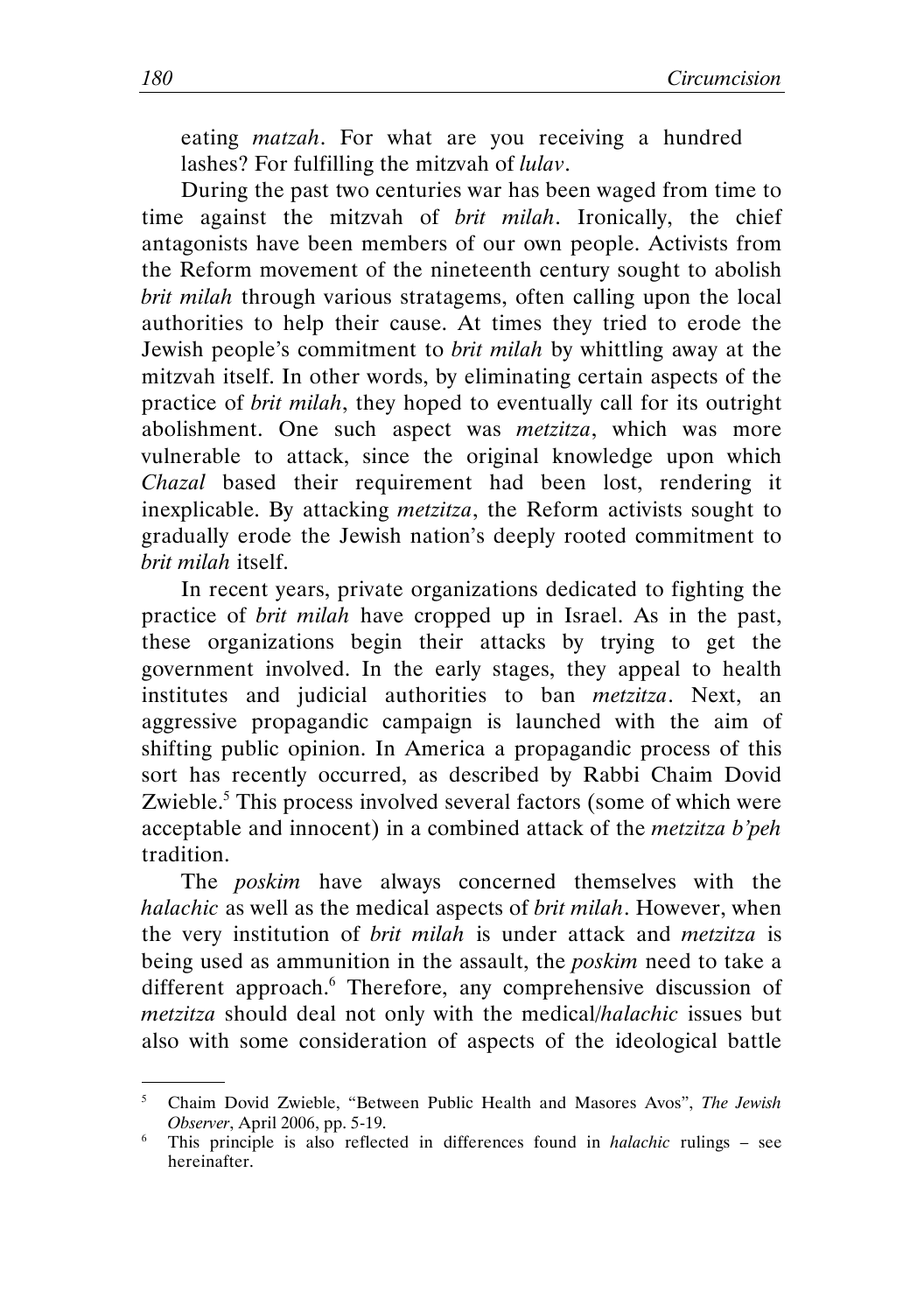against metzitza, which is linked to the effort to uproot the practice of brit milah altogether.

# I. A Medical Overview

Circumcision is the most common surgical procedure performed on males in the United States<sup>7</sup> and in Israel. It is performed as a religious obligation on nearly 100 percent of Jewish males and on more than 90 percent of Muslim males. In the past, circumcision was performed exclusively for religious reasons, but since World War II,<sup>8</sup> millions of newborns (60%-90% of newborn males in the United States)<sup>9</sup> have been circumcised for medical or cosmetic reasons. A striking medical advantage of removal of the foreskin is its association with a drastic reduction in the risk of penile cancer.<sup>10</sup> In the second half of the twentieth century, about 11,000 uncircumcised American men died of penile cancer, $11$  and nearly all of these deaths could have been prevented by a simple procedure of excising the foreskin at an early age.

During the last decade, another medical advantage of circumcision was discovered. In three controlled prospective study, circumcision was shown in the past year to protect against contagion of the HIV virus by a factor of about 50%-60% percent (in comparison with uncurcimcised males).<sup>12</sup> In a world where there are over 40 million people who are HIV positive and over 5 million die every year – the significance of the simple procedure of circumcision that could cut these numbers down considerably is

<sup>7</sup> S.D. Niku, et al., "Neonatal Circumcision", Urol Clin North Am 22, no 1 (February 1995): 57-65.

<sup>&</sup>lt;sup>8</sup> Sharon Bass, "Circumcision Persists Despite Doctors' Disapproval", Maine Times 29, no. 9 (January 1997).

<sup>&</sup>lt;sup>9</sup> Thomas E. Wiswell, "Circumcision Circumspection", New England Journal of Medicine 336, no. 17 (April 24<sup>th</sup> 1997): 1244-1245.

 $10$  An editorial in the New England Journal of Medicine, the world's most widely distributed medical journal, stated: Furthermore, circumcision reduces the risk of penile cancer. In uncircumcised men, the lifetime risk of this cancer is about 1 in 500, as compared with a risk of 1 in 50,000 to 1 in 12 million in circumcised men (Thomas E. Wiswell, ibid.). In other words, the risk of penile cancer in uncircumcised men is from 100 to 24,000 times higher than in circumcised men.

<sup>&</sup>lt;sup>11</sup> Ibid.<br><sup>12</sup> **B**  $\Delta$ <sup>1</sup>

<sup>12</sup> B. Auvert, et al., "Randomized, Controlled Intervention Trial of Male Circumcision for Reduction of HIV Infection Risk: The ANRS 1265 Trial", PLoS Med 2, no. 11 (1995): e298.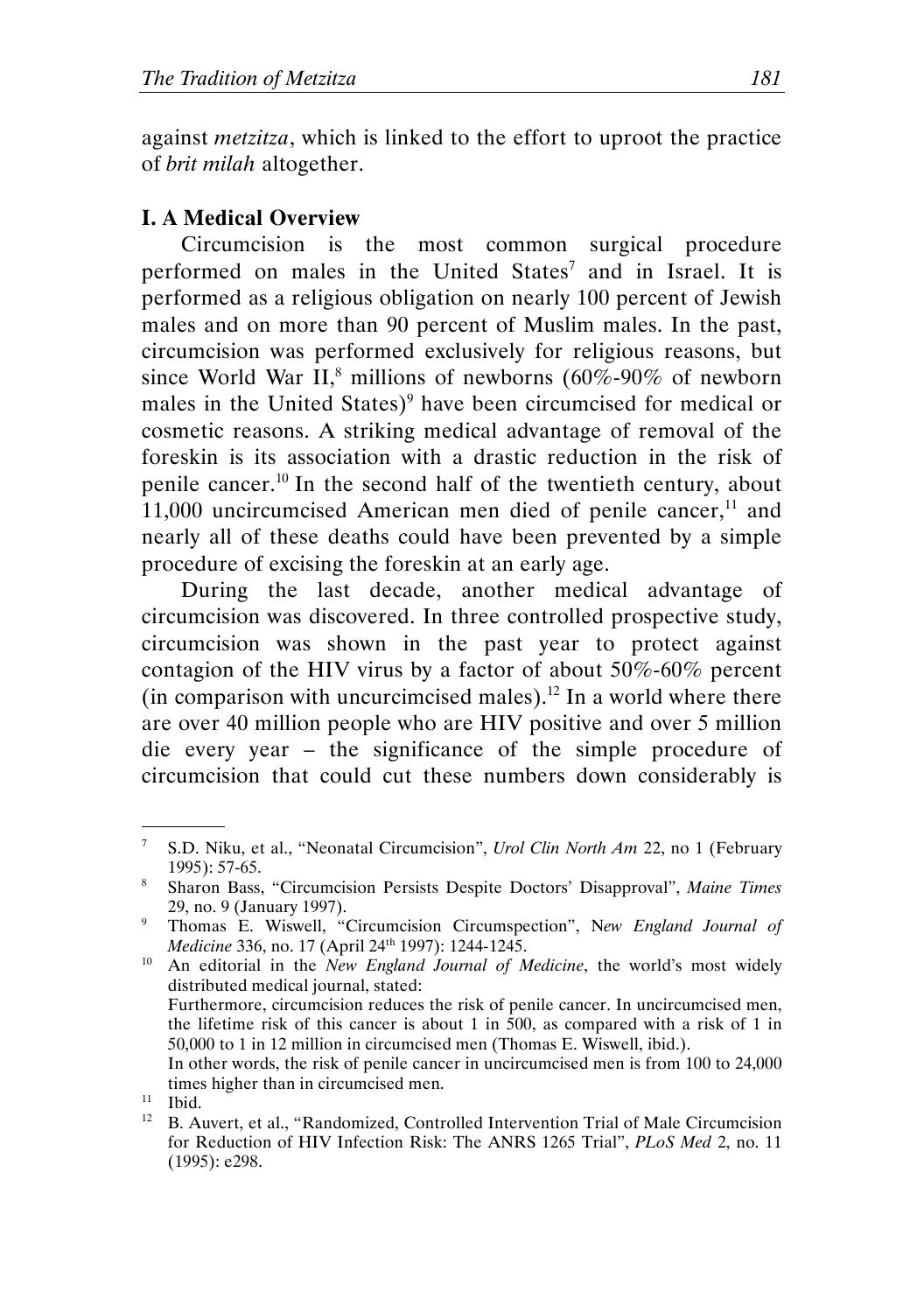immesurable.<sup>13</sup> The major difficulties in implementing this effective measure are high economic cost of adult circumcision, prejudices and psychological problems among populations of uncircumcised men.<sup>14</sup> Admittedly, circumcision is not totally risk-free; however, the risks are extremely low. In the second half of the twentieth century, only four deaths caused by complications resulting from the procedure occurred in the United States, compared to the thousands of deaths that it prevented during the same period.

Since Chazal were aware of the possible risks associated with the performance of brit milah, they laid down medical instructions with the force of a *halachic* ruling that were designed to decrease the minimal risk even further. These rules include detailed guidelines for the entire procedure, from the preparatory stage through the performance of the surgery itself and the postoperative stage, until the follow-up care.<sup>15</sup> They also include the necessary preconditions for *brit milah* in regard to the baby's health condition. Maimonides' medical-halachic guideline is a typical example:

"Only an infant free of any illness is circumcised, for danger to life precludes other considerations: brit milah can be performed after the specified time, but the life of an individual can never be restored."<sup>16</sup>

#### II. Stages of the Milah Procedure

.

Halachic brit milah involves four main stages:

1. Preparation before the *brit milah*  $-$  these preparations may be characterized essentially as preventive medicine;

 $13$  Most recently, a commentary published in  $JAMA$  listed various medical benefits resulting from circumcision, see: Aaron A.R. Tobian, MD, PhD and Ronald H. Gray, MD, MSc, "The Medical Benefits of Male Circumcision", JAMA (Oct. 5<sup>th</sup>, 2011), pp. 1479-1480.

<sup>14</sup> See: David Brown, "Use of Circumcision to Fight AIDS Epidemic is Debated", *Washington Post*, Wednesday, August  $16<sup>th</sup>$ , 2006; A03. During the winter of 2007 the World Health Organization came out with a special announcement calling for the inclusion of circumcision in the package of measures taken in the batlle agains AIDS. See: "WHO and UNAIDS announce recommendations from expert consultation on male circumcision for HIV prevention", World Health Organization, News releases March 28<sup>th</sup>, 2007.

<sup>&</sup>lt;sup>15</sup> See Shabbat, chap. 19, mishnayot 3-4, and the ensuing sugyot in the Talmud, and poskim.

<sup>&</sup>lt;sup>16</sup> Hilchot Milah, chap. 1, halacha 18.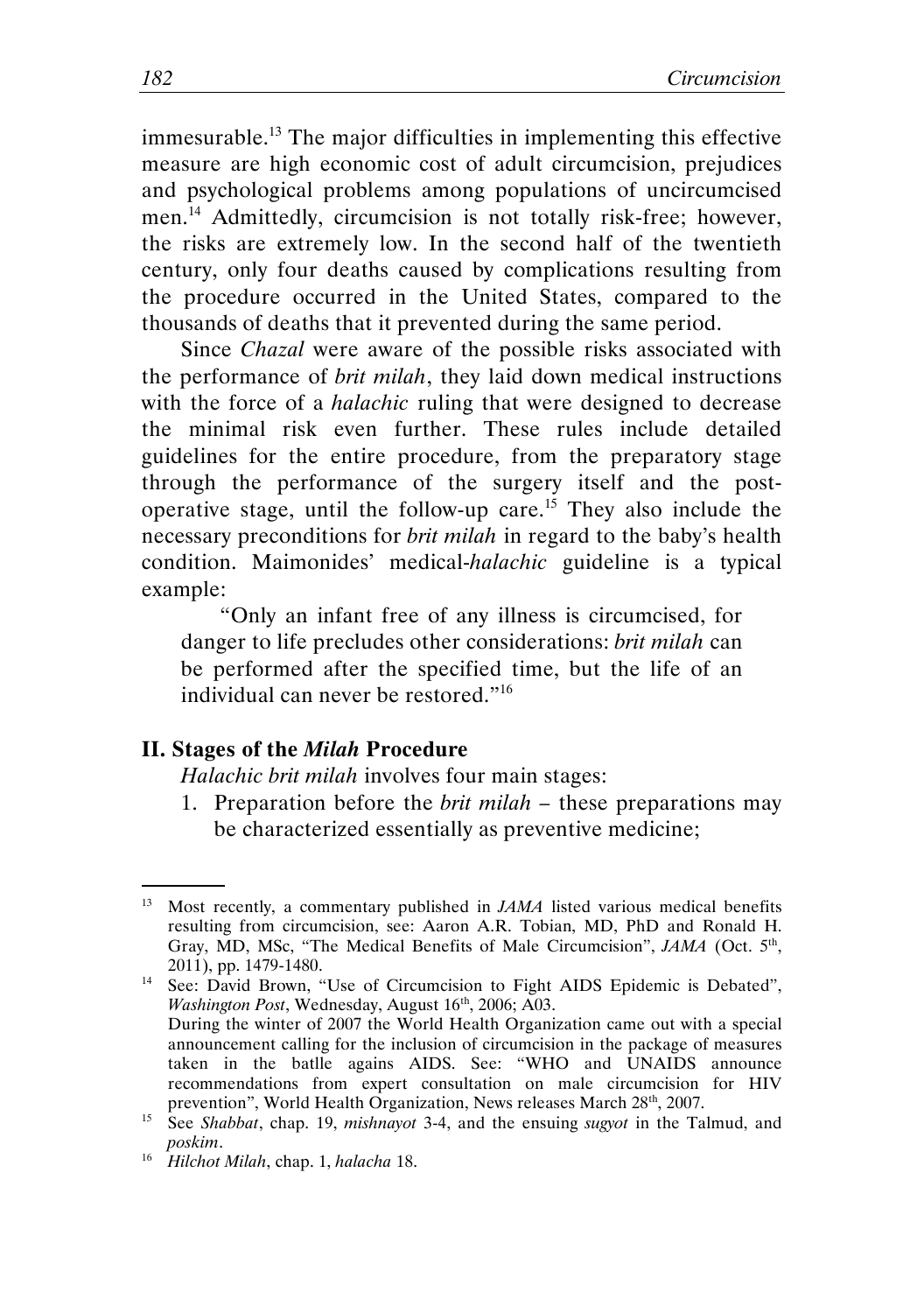- 2. The Mitzvah: performance of the surgery incision and folding over of the remnant membrane;
- 3. Metzitza;
- 4. Supportive care after the circumcision.

# III. What is Metzitza?

The original technique for the performance of *metzitza* employs the human mouth. The mohel brings the baby's organ into his mouth immediately after the excision of the foreskin and sucks blood from it vigorously. This action lowers the internal pressure in the blood vessels at the head of the organ and in the exposed ends of the arterioles that have just been cut. Thus, the difference between the pressure in the blood vessels in the base of the organ and the pressure in the blood vessels at its tip is increased. This requirement has religious significance as well as medical benefits.

Metzitza as a religious obligation is mentioned in the mystical portions of the Torah.<sup>17</sup> In the last two centuries a number of famous poskim have declared that an attack on the tradition of metzitza is tantamount to an attack on the mitzvah of brit milah itself.<sup>18</sup> Nevertheless, many poskim, including the Chatam Sofer, the Ketzot Hachoshen, the Netziv of Volozhin,<sup>19</sup> the Avnei Nezer<sup>20</sup> and more recently, Rabbi Shlomo Zalman Auerbach and the Tzitz Eliezer, have ruled that the purpose of *metzitza* is solely medical.

It should be noted that even the poskim who maintain that metzitza is a religious obligation (that is, that metzitza is part of the mitzvah of *brit milah*) may not have based their statements purely on halachic reasoning, but to a large extent were responding to attacks against brit milah. This claim is supported by the halachic literature on *metzitza*, which indicates rather clearly that *metzitza* is a medical requirement instituted by Chazal because of the risk involved in neglecting to perform it. In addition, one cannot ignore the difficulty of defending a medical guideline imposed by Chazal in the absence of sufficient medical knowledge to explain it. Furthermore, proclaiming that metzitza is an inseparable part of the .

<sup>&</sup>lt;sup>17</sup> Citations are found in Sefer Habrit, siman 265, p. 215-216, and similarly in the Chatam Sofer quoted below.

<sup>&</sup>lt;sup>18</sup> Among them are the Maharam Schik, the *Binyan Tzion*, the Mahari Assad, the Divrei Yatziv and the Minchat Yitzchak.

<sup>&</sup>lt;sup>19</sup> Shu"t Meshiv Davar, chelek 2, siman 55, beginning from "Michtav....".

<sup>&</sup>lt;sup>20</sup> Shu"t Avnei Nezer 10, siman 338.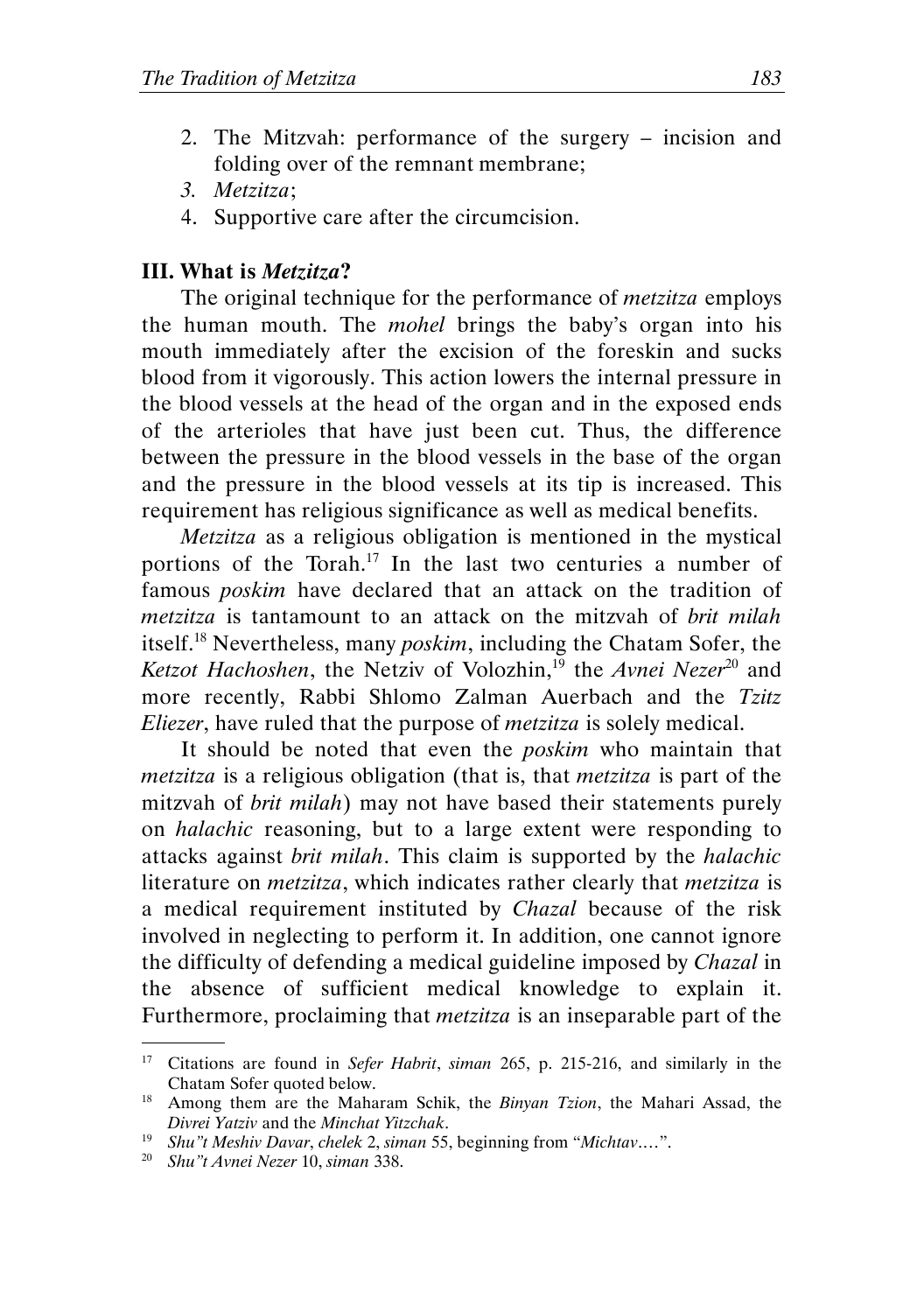commandment of brit milah is an effectual means today, as in the past, of fending off attacks against the Divine covenant of circumcision.<sup>21</sup>

The Talmud states that the requirement of metzitza stems from medical considerations; it is meant to minimize risk to the infant's life and health:<sup>22</sup>

Rav Papa said, "A mohel who does not perform metzitza endangers the baby and is dismissed".

Is this not obvious? Since we desecrate the Shabbat for it, it obviously must be a danger to omit it [and thus it is proper to dismiss someone who fails to do it. What does Rav Papa's statement add?]

You might say [had Rav Papa not made this statement] that this blood is stored up [so sucking it out is not a desecration]. Now we have learned [from Rav Papa] that the blood is the result of a wound [thereby sucking it out is desecrating the Shabbat].

 $22$  Shabbat 133b.

.

 A similar point appears in a different context: certain rules and regulations of Torah Sages designed to prevent dangerous situations are characterized as being "religious" in nature in addition to their being safety precautions.

 An interesting example of this is found in the Palestinian Talmud, tractate Shabbat 6:2. Unlike the Babylonian Talmud, according to the Palestinian Talmud nail-studded shoes were not retrospectively prohibited on Shabbat in order to preserve the memory of a great disaster. Instead, the prohibition was an ancient one deriving from the days of the disaster itself when many innocent people were trampled to death because others wore such shoes. This prohibition was never annulled; its purpose was to preserve public safety by preventing the use of such shoes in the future, thus averting a potential future disaster. According to the Palestinian Talmud, prohibiting these shoes on Shabbat also prevents their use during the week because most people had only one pair of shoes. Therefore, it was sufficient to prohibit the shoes on Shabbat.

 Nevertheless they did not simply prohibit the shoes all week long because such a prohibition, intended to preserve public safety, would have been contentious as ordinary citizens thought of themselves as qualified to express an opinion on public safety. "Religious" laws, on the other hand, were accepted without question since they were strictly in the realm of the great Torah scholars (a similar principle lies behind the Talmudic Rabbis decision to suppress the true reasons for their legislation; they wanted to avoid disputes regarding the validity of their laws, as explained in the Talmudic passage about the prohibition on gentile cheese, see: b.Avoda Zarah 29b; 34b-35b). It seems reasonable that similar considerations might apply to the decision to categorize *metzitza* as a "religious" law, not only as a law intended to prevent danger in rare cases.

<sup>&</sup>lt;sup>21</sup> See Avoda Zarah, chap. 2, mishna 5; Talmud Bavli, ad loc., 35a; Perush Rabbeinu Chananel, ad loc., citing the Palestinian Talmud.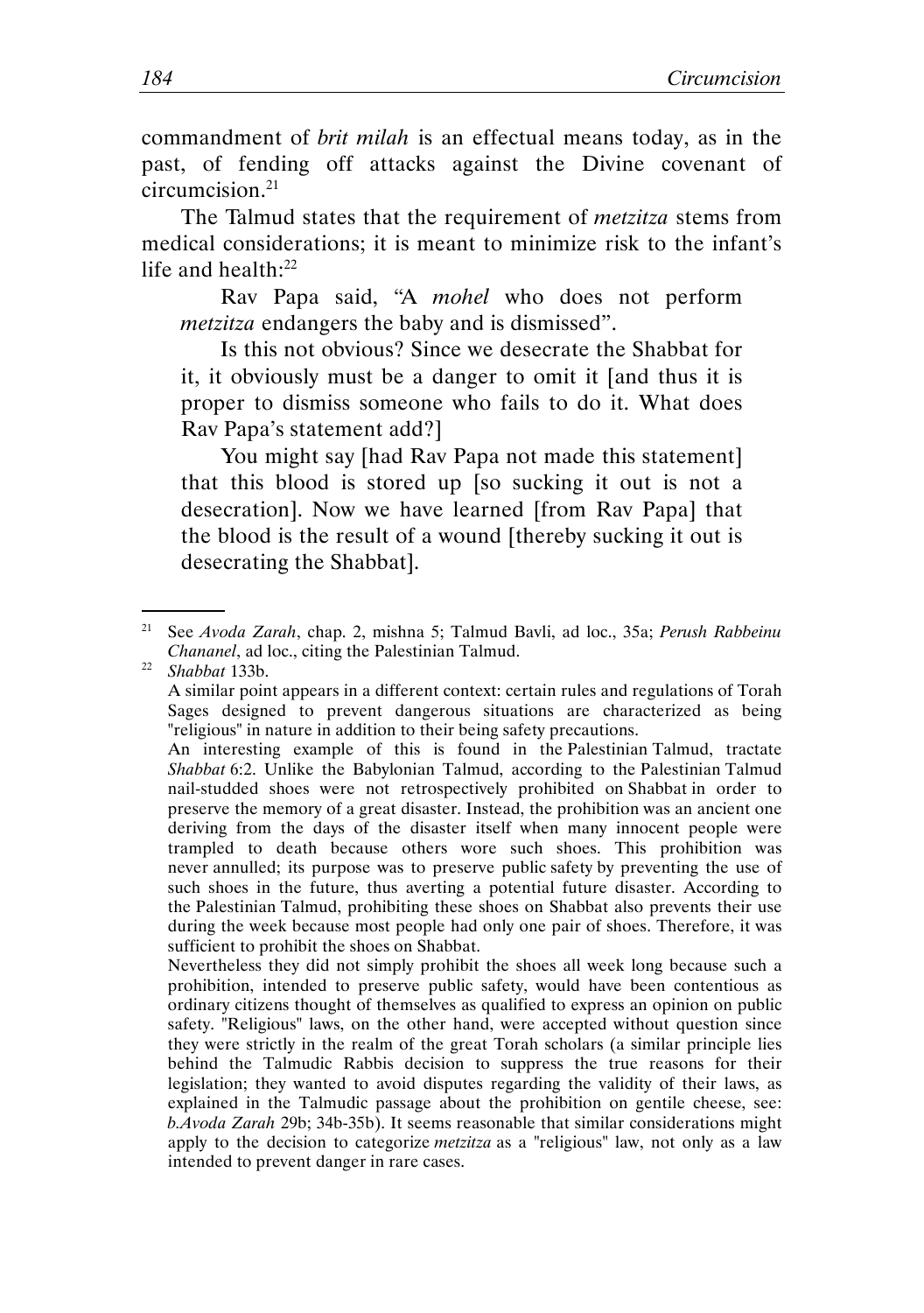From this *gemara* it seems fairly clear that medical considerations are the only reason for metzitza, for the Talmud states that the very fact that *metzitza* is permitted on Shabbat indicates that failing to perform it poses a risk to life. From this we can derive that metzitza cannot be defined as part of the ritual of brit milah, which overrides Shabbat in and of itself, independent of the laws of *pikuach nefesh*.<sup>23</sup>

This *gemara* seems to be the source of the interpretation *(i.e.,* that metzitza is performed because of medical reasons) adopted by many poskim, both Rishonim and Acharonim.

# IV. Maimonides' Approach – "Until Blood in the Further Reaches is Extracted"

From a simple reading of Maimonides, $24$  one can conclude that the reason for metzitza is medical: "How is circumcision performed? One cuts through the entire foreskin covering the crown, and then folds over the membrane under the foreskin with one's fingernail, pulling it this way and that way until the flesh of the crown is revealed. And then one sucks the circumcision until blood in the further reaches is extracted, so that [the infant] will not be endangered, and any *mohel* who does not perform *metzitza* should be dismissed. After *metzitza*, he should apply a dressing or bandage or something of that nature".<sup>25</sup>

Maimonides' statement "And then one sucks the circumcision until blood in the further reaches is extracted, so that [the infant] will not be endangered" has been interpreted in two different ways:

- 1. "Extraction of blood from the further reaches" of the organ is the goal of metzitza and the reason for it; i.e., the very fact that blood stays in the further reaches poses a danger to the infant (perhaps because of concern that infectious agents harbored there should be drained away and drawn out).
- 2. "Extraction of blood from the further reaches" is merely an indication that metzitza was performed with the required level of force, and a flow of blood from this area tells us

<sup>&</sup>lt;sup>23</sup> Although some (the Mahari Assad and others) have contrived to reject this conclusion, it is difficult to take the sugya out of its simple context.

<sup>&</sup>lt;sup>24</sup> Hilchot Milah, chap. 2.

<sup>&</sup>lt;sup>25</sup> I.e., "or a medicinal powder that stops [the] bleeding," Shulchan Aruch, 14, 264, 3.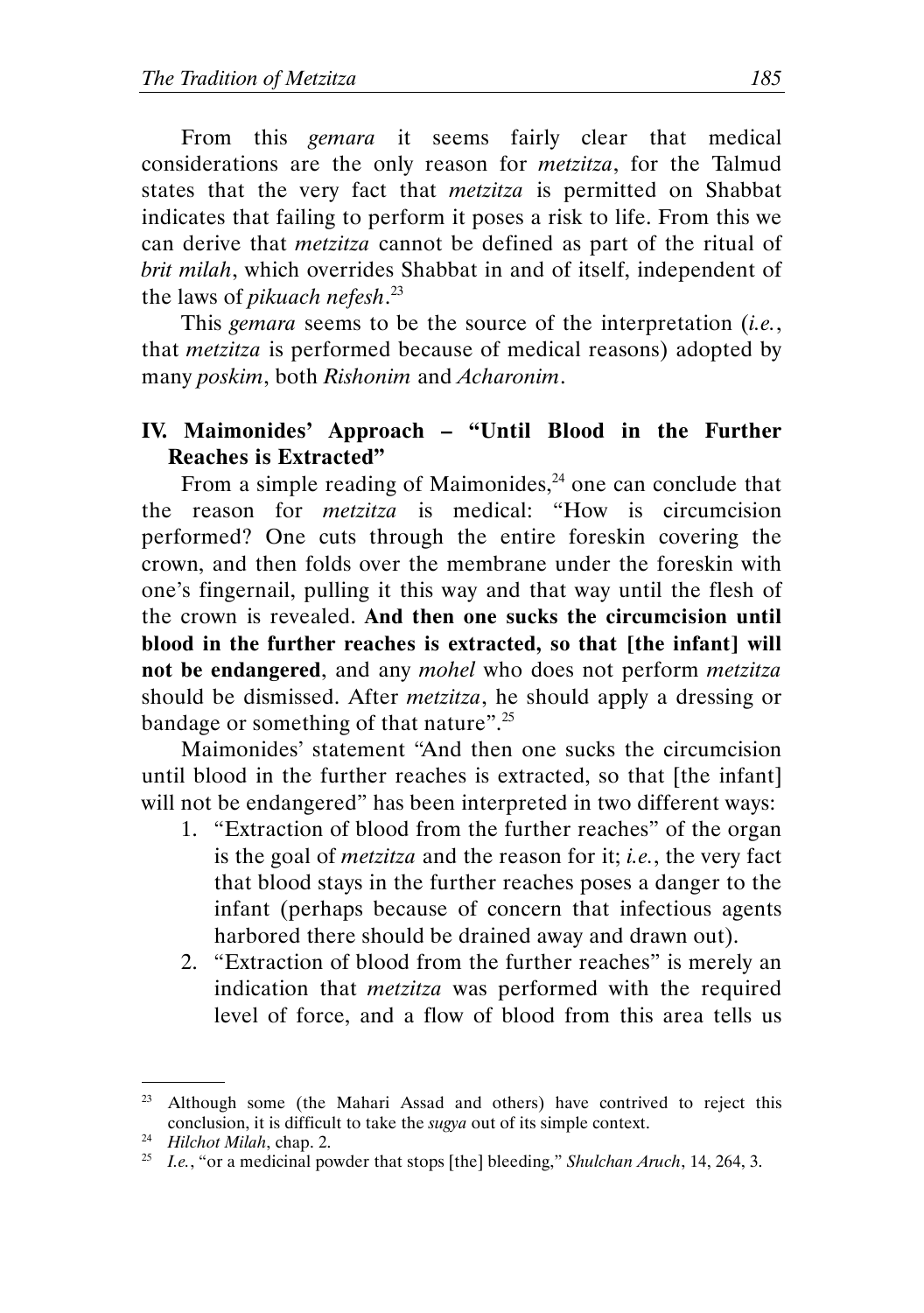that the metzitza has achieved its purpose (a physiological explanation for this interpretation will follow).

Whichever way we understand Maimonides, the physiological process by which metzitza prevents endangering the infant is not elucidated in Maimonides, just as it is not elucidated in the Talmud. A decisive interpretation of Maimonides may be derived from studying the words of other Rishonim, such as those of Rabbi Yaakov Hagozer.

# V. Rabbi Yaakov Hagozer – "Blood Will Clot Within the Organ, and This is Dangerous"

In the sefer of Rabbi Yaakov Hagozer,<sup>26</sup> who lived in Germany during the period of the Ba'alei HaTosefot, explicit guidelines are given for the performance of metzitza, and this time with a clear medical explanation of the practice:

"How is metzitza performed? After folding over the membrane, one takes the organ into his mouth and sucks blood out with all one's strength, because blood coagulates within the top of the organ, and a danger is posed if one does not perform the sucking. As Rav Papa said, 'A mohel who does not perform *metzitza* endangers the infant and is dismissed' because blood will clot within the organ and this is dangerous."

This ruling clearly cannot be referring to coagulated blood at the urethral opening, for any experienced mohel will realize that such blood can be wiped away easily, and there is certainly no need for forceful sucking to remove it. Furthermore, sucking blood for the purpose of removing the coagulated blood is not a melachah, while the Talmud states that the sucking of blood by *metzitza* is a melachah, and is only permitted because it prevents a potential sakkana.

# VI. Explaining Metzitza

.

Rabbi Hagozer's explanation might be translated into modern medical terms as follows: Immediately after incising or injuring an artery, the arterial walls contract and obstruct, or at least reduce,

<sup>&</sup>lt;sup>26</sup> Zichron Brit LaRishonim (Berlin, 1892), p. 20.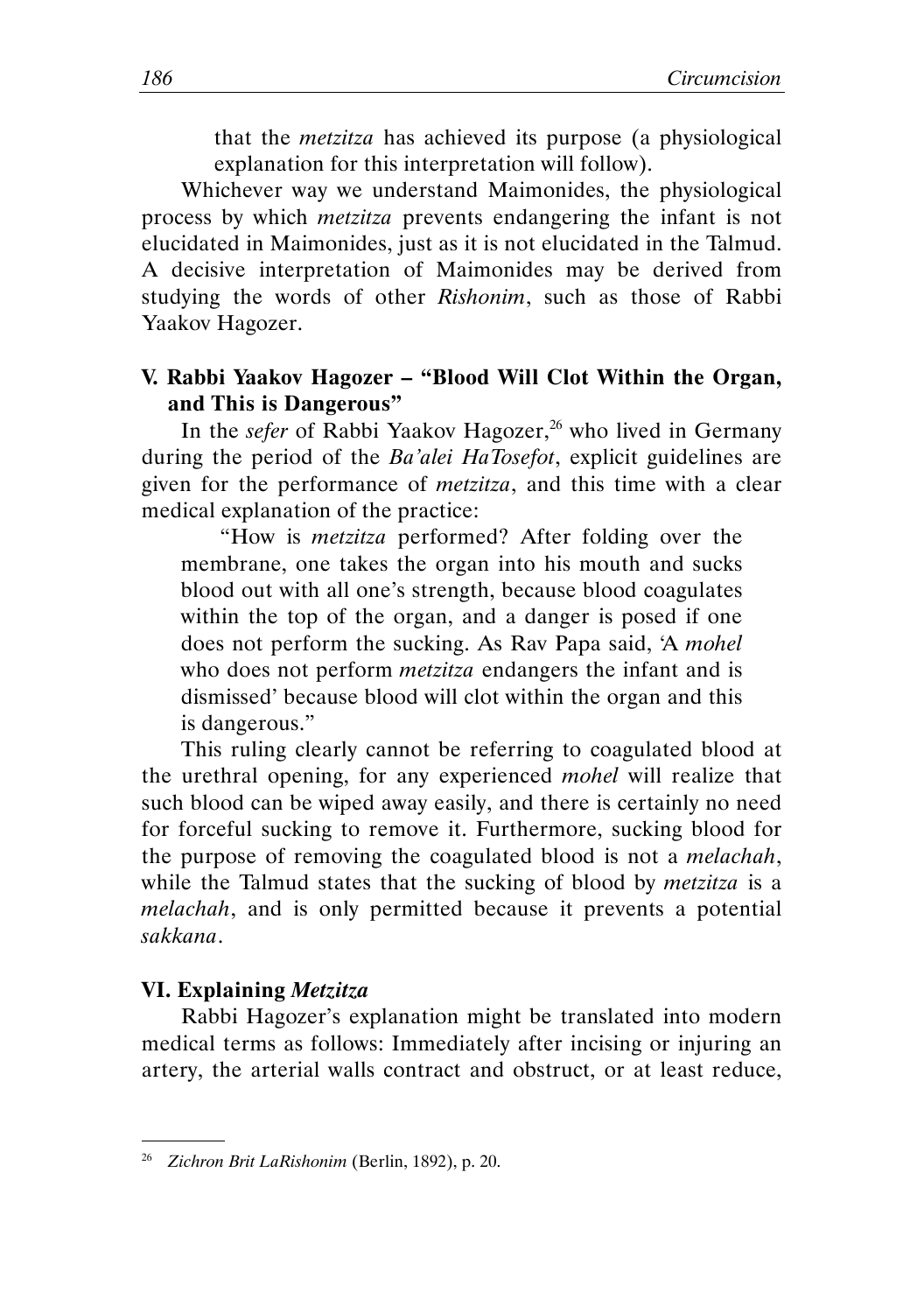.

the flow of blood.<sup>27</sup> Since the arterioles of the *orlah*, or the foreskin, branch off from the dorsal arteries (the arteries of the upper side of the organ), cutting away the foreskin can result in a temporary obstruction in these dorsal arteries. This temporary obstruction, caused by arterial muscle contraction, continues to develop into a more enduring blockage as the stationary blood begins to clot. The tragic result can be severe hypoxia (deprivation of the supply of blood and oxygen) of the glans penis.<sup>28</sup> If the arterial obstruction becomes more permanent, gangrene follows; the baby may lose his glans, and it may even become a life-threatening situation. Such cases have been known to occur.<sup>29</sup>

Only by immediately clearing the blockage can one prevent such clotting from happening. Performing *metzitza* immediately after circumcision lowers the internal pressure within the tissues and blood vessels of the glans, thus raising the pressure gradient between the blood vessels at the base of the organ and the blood vessels at its distal end – the glans as well as the excised arterioles of the foreskin, which branch off of the dorsal arteries. This increase in pressure gradient (by a factor of four to six!) can resolve an acute temporary blockage and restore blood flow to the glans, thus significantly reducing both the danger of immediate acute hypoxia and the danger of developing a permanent obstruction by means of coagulation. How do we know when a temporary blockage has successfully been averted? When the "blood in the further reaches [i.e., the proximal dorsal artery] is extracted," as Maimonides has stated.

 $27$  The constriction is caused in part by a nervous reflex, but principally by a local reaction of the smooth muscle layer of the artery. This apparently leads to induction of an action potential (resulting in contraction) that can travel along several centimeters of the arterial wall (See A.C. Guyton, Textbook of Medical Physiology, 5 th ed. [Philadelphia, 1976], 99).

It should be noted that in most cases, this blockage would have no effect on the alternative blood supply of the glans, which comes from the well-protected and padded urethral arteries. However, in those instances where a congenital anomaly affects the urethral arteries (and there have been not a few such instances), a transient blockage of the dorsal arteries can cause severe hypoxia of the glans.

<sup>&</sup>lt;sup>29</sup> For cases where hypoxia after circumcision has lead to necrosis and loss or the corona, see Mordechai Halperin, MD, David Fink, PhD, and David Rosen, MD, "Metzitza and Bathing in Warm Water in the Performance of Jewish Ritual Circumcision", JME V, vol. 2, June (2006), pp. 26-44; Reprinted in this volume pp. 107-137.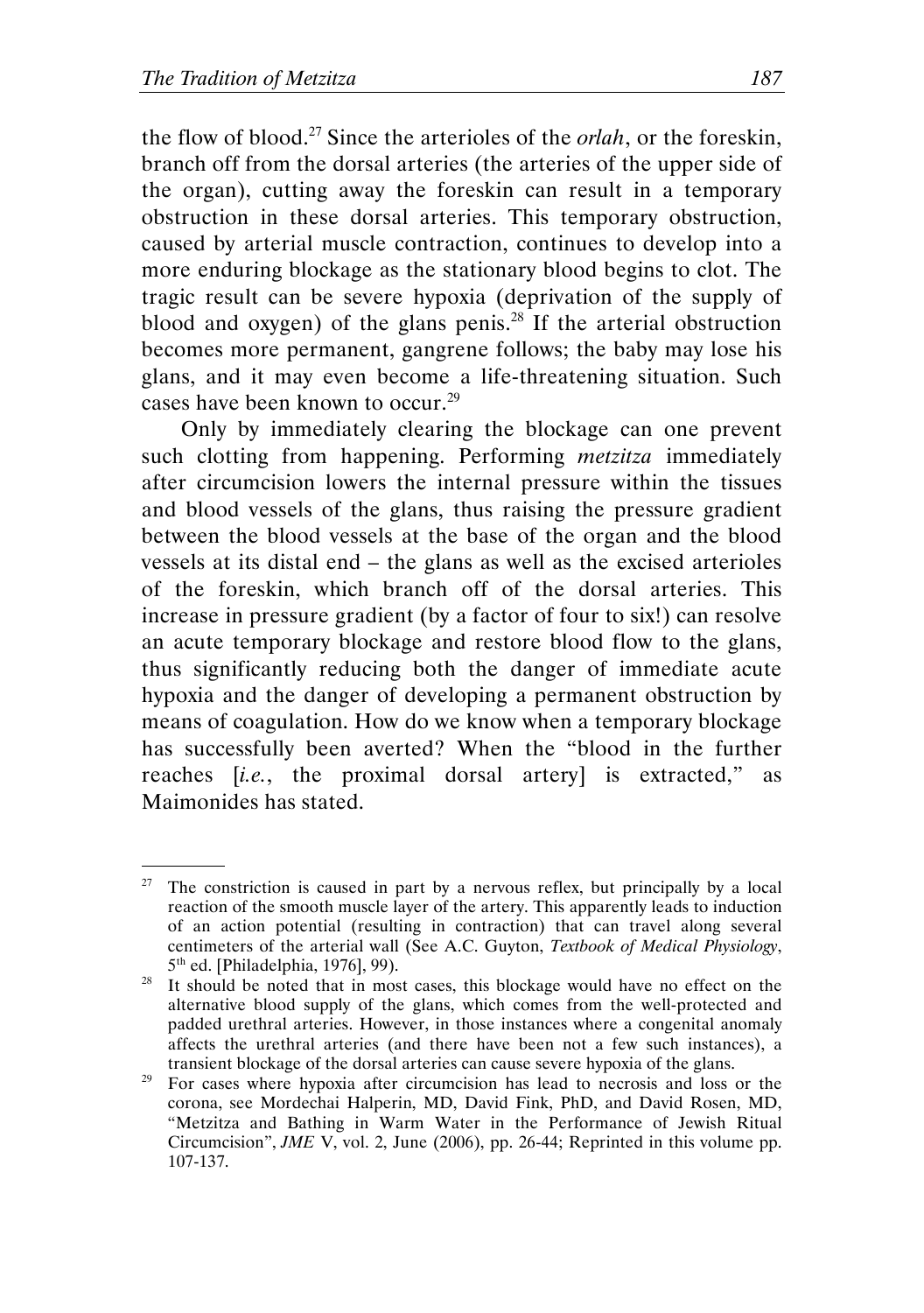According to the explanation of Rabbi Hagozer, which is supported by current medical knowledge, it is easy to understand why *Chazal* viewed the failure to perform *metzitza* with such severity, and ruled that one may violate Shabbat in order to carry it out. Additionally, we can understand why it is that a mohel who omits it should be dismissed and deprived of the right to perform britot.

Likewise, the words of Maimonides may now be interpreted unequivocally. "Until blood in the further reaches is extracted" constitutes only an indication that metzitza has been performed with the requisite exertion of force. Extraction of blood from the further reaches tells us that the *metzitza* has achieved its purpose, and any existing blockage of the dorsal arteries has been cleared.

Consider the following passage from the Tiferet Yisrael (Shabbat 19:15): without *metzitza*, there is a possible threat to life because the act of circumcision causes the blood in the penis to become warm and to congeal. Therefore the penis might swell.

Let me emphasize that the incidences of hypoxia in the corona is not great and depends on certain other risk factors.<sup>30</sup> But from a halachic-epidemiological point of view, the Talmudic sages were concerned with even less likely risks when dealing with a large population. Since we are dealing with a surgical procedure performed on hundreds of thousands of children, even a relatively low risk is *halachically* defined as life threatening even if the likelihood of death is only one in 100,000. This perfectly reasonable halachic-epidemiological principle was expressed by the medieval authorities.<sup>31</sup> This principle is accepted by the *poskim*.<sup>32</sup>

# VII. The Chatam Sofer – "*Metzitza* is Not an Intrinsic Part of the Mitzvah; It is Practiced Only Because of Sakkana"

In 1836, Rabbi Eliezer Horowitz, author of the Yad Eliezer and a student of the Chatam Sofer, posed the following question to his

<sup>&</sup>lt;sup>30</sup> See reference in note 29 for descriptions of such cases.<br><sup>31</sup> See R. Haj Gaon, quoted in Rach and Rashba (Shabba

See R. Hai Gaon, quoted in Rach and Rashba (Shabbat 42a) in connection with redhot metal and trapping snakes. Since there is some slight danger to the public, these are considered life-threatening situations and violation of Shabbat is permitted (quoted in Minchat Shlomo 1:7:1); In Beit Yosef Y.D. 178, Torah prohibitions are superseded by future dangers even when the danger is not yet present.

 $32$  See Daat Kohen 140; and see my reference to R. Sh.Z. Auerbach in Medicine. Realia and Halacha, Jerusalem: 2011, Sect. 1, ch. 4.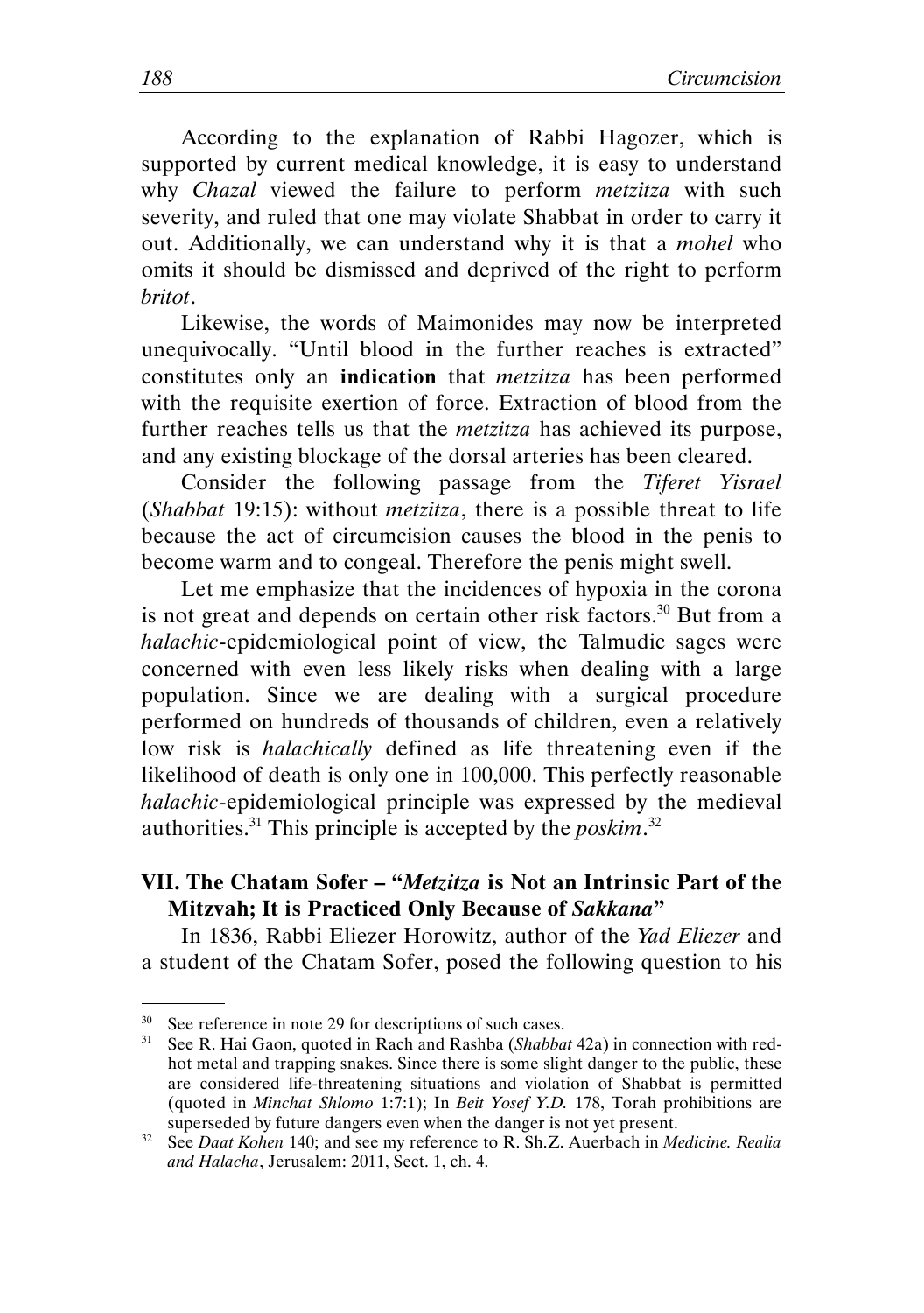teacher: Is it permissible to circumcise without doing metzitza, and to use a sponge for the purpose instead of the mouth? Rabbi Horowitz explained his question as follows:

There have been cases here in our city [Vienna] of children who were circumcised by an expert mohel, and a malignant tzara'at (severe skin lesions) broke out on their skin, covering the whole area of the circumcision, and then spread over their entire bodies, and many children have died of this illness… In the doctors' judgment, this evil came upon them as a result of the metzitza performed by the mohel's mouth, and yet the mohel was examined and found to be clean and uncontaminated by any trace of the illness. Nonetheless, there is cause for concern… The Chatam Sofer responded:

…[My correspondent] has written well, for we do not find a stipulation that metzitza be performed with the mouth exclusively, except among kabbalists who say that the *din* is sweetened through the mouth and the lips, and we do not concern ourselves with these hidden matters in a situation in which there is even the slightest suspicion of danger… and furthermore I say that even if it were explicitly stated in the Talmud that one must do metzitza with one's mouth, in any case this is not an intrinsic part of the mitzvah of brit milah, but is done because of danger to life, and one who circumcises and folds over the membrane and does not perform metzitza has nevertheless completed the mitzvah, and the child is eligible for trumah [i.e., if he is a Kohen], and his father may bring the Pesach offering; the child, however, is at risk until an action is performed to extract blood from the further reaches. And in tractate Shabbat, Rav Papa learns, "Like a bandage or a medicinal powder to stop bleeding, which is necessary because the circumcised infant is in a situation of danger, metzitza, too, is necessary for a similar reason (since it is done for therapeutic reasons, we need not be particular if the doctors devise a different therapy as a substitute), and this is the law pertaining to metzitza. Even if the Mishna had mentioned *metzitza* by mouth, one may still use an alternative means to accomplish the aim. But the doctors must be warned that they must be able to testify that the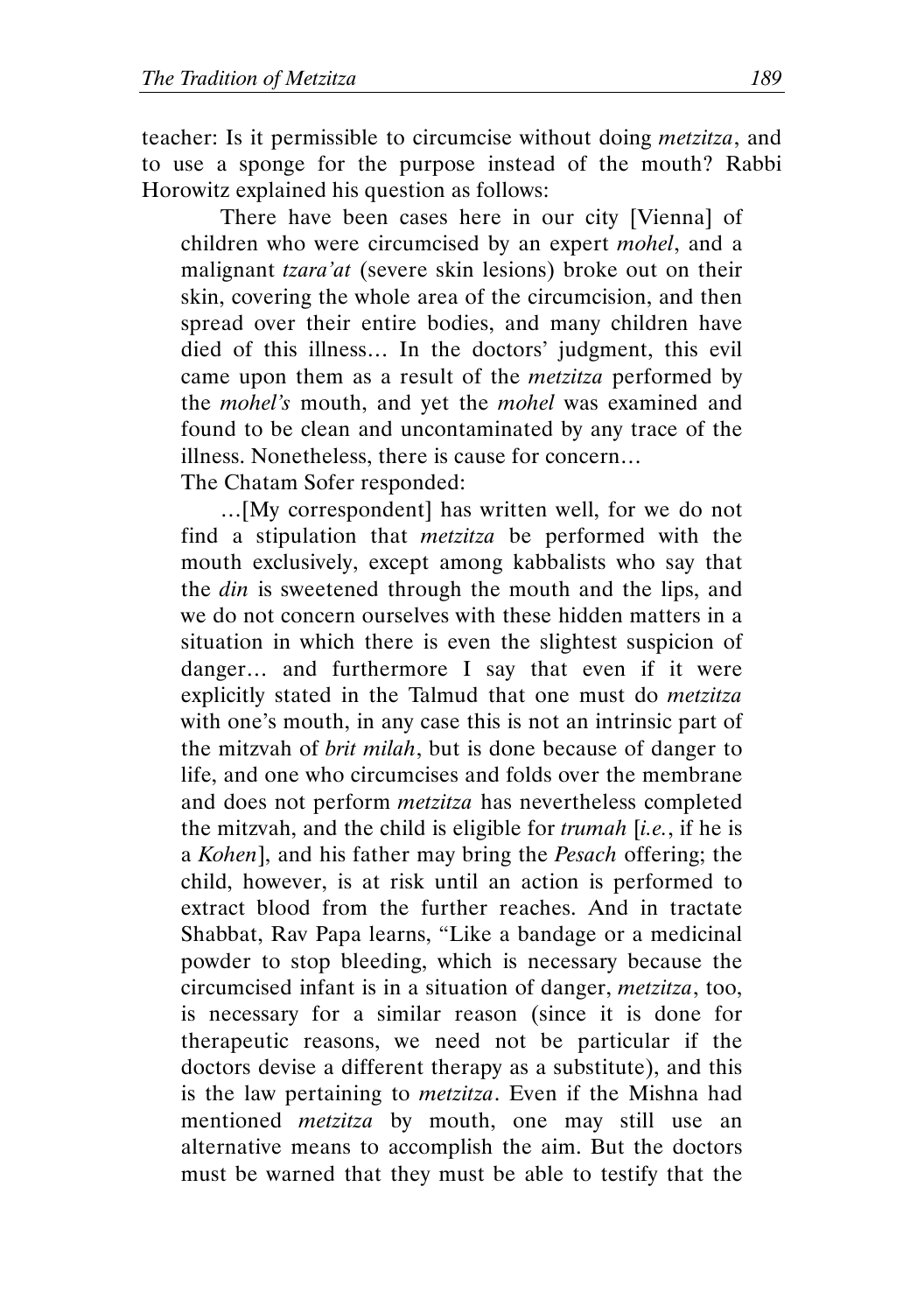sponge is truly performing the same action as *metzitza* performed by mouth. Beyond this, there is no concern, in my humble opinion.

It is clear from the question that the situation in Vienna, in which the newborn boys were facing a tangible danger, was a case of sha'at hadchak (extenuating circumstances). The Maharam Schik adds, in his response to the question (Shu"t Orach Chaim 152), that because it was difficult to dismiss the Viennese mohel due to his highly respected status, this was truly a case of sha'at hadchak. In any case, the Chatam Sofer's understanding of the reason Chazal instituted metzitza as a requirement is clear.

#### VIII. The War Against Metzitza

As stated earlier, since Chazal did not specify the nature of the risk prevented by *metzitza*, the medical information upon which they based their ruling was lost over time. (Rabbi Hagozer's sefer was first printed only in 1892, and physiology books explaining the process of constriction of cut arteries were written only in the last half-century).<sup>33</sup> The mitzvah of *metzitza*, therefore, became the soft underbelly, subject to attack in the struggle over traditional brit milah.

It is no wonder, then, that when the activists from the Reform movement started waging their war on *brit milah* in the nineteenth century, voices began to be heard in the medical community calling for a ban on *metzitza*. There were three primary arguments against metzitza: 34

- 1. Lack of a comprehensible medical reason;
- 2. Concern over transmission of infectious diseases from the person performing the metzitza to the infant;
- 3. Concern that metzitza might increase bleeding in the area of the incision.

 $33$  In the absence of a clear tradition on the nature of the danger averted by *metzitza*, there has been much speculation. See the Sedei Chemed, addenda to Rabbi Moshe Bunim Pirotinsky, Kuntres HaMetzitza; Sefer HaBrit (New York, 1973), siman 264; Rabbi Avraham Kahn, Brit Avraham HaKohen al Rabbeinu Ya'avetz, Hilchot Milah (Brooklyn, 1994), 190-91 and Avraham Steinberg, Encyclopedia of Medicine and Jewish Law Vol. 3 (Jerusalem, 2006), under 'Milah'.

<sup>34</sup> See Rabbi Avraham Yitzchak HaKohen Kook, Da'at Kohen, 140-42; Brit Avraham HaKohen 191-92; Tiferet Yisrael, Shabbat 19, mishna 2.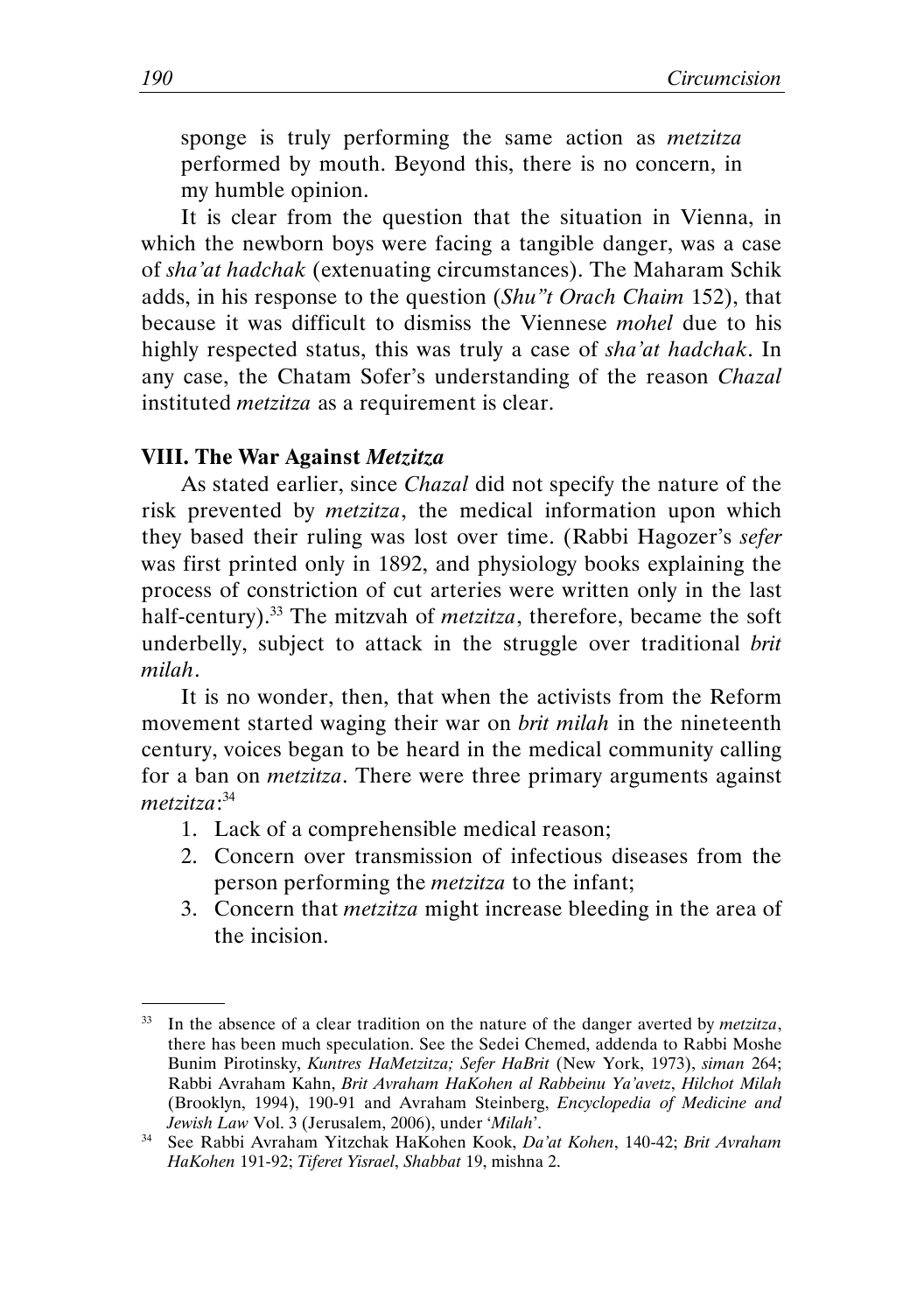The claim that there was no medical reason for *metzitza* has been vigorously rebutted. Since those who made the claim had no way of knowing what medical reason *Chazal* had in mind when they instituted *metzitza*, they could not point to any "change in nature" in the modern world that would render metzitza unnecessary. But it is not merely emunat chachamim that is the basis for rejecting the claim of those who see no purpose for metzitza. A rational assessment of the experience of generations also justifies rejecting this same claim.<sup>35</sup> History demonstrates that *Chazal* scrutinized medical findings with a critical eye and did not see themselves as bound by Aristotelian dogma.<sup>36</sup> For example, they stated that heredity is not only maternal, but paternal as well, contradicting the Greek scholars.<sup>37</sup> Chazal recognized pathological anatomy  $1,500$ years earlier,<sup>38</sup> and were aware of pathological symptoms pertaining to brit milah hundreds of years before modern medicine documented them.

As for the concern about the transmission of infectious diseases, three main ways of preventing this have developed over the years:

- 1. Insistence on a healthy *mohel*<sup>39</sup> (not forgetting the advantage gained by the presence of AgA antibodies in the saliva of a healthy person, which can even contribute to the healing of the wound, a well-known phenomenon in the animal world).
- 2. Disinfecting the mouth with antiseptic substances such as alcohol or wine.<sup>40</sup>
- 3. Performing *metzitza* through a sterile glass tube,<sup>41</sup> or with a pump or a sponge.<sup>42</sup>

<sup>&</sup>lt;sup>35</sup> See Rabbi Samson Raphael Hirsch, Shu"t Shemesh Marpeh, simanim 54-55, cited in Brit Avraham HaKohen, 194-195.

<sup>36</sup> Rabbi Yitzchak Bar-Sheshet (Ribash), Shu"t HaRibash, 447.

 $37$  Ribash, ibid.<br> $38$  Avraham St.

Avraham Steinberg, Chapters in the Pathology of the Talmud, Jerusalem: The Schlesinger Institute, 1975, pp. 5-8.

<sup>39</sup> Shu"t Shemesh Marpeh, siman 54; Rabbi Asher Anshil Greenwald, Zocher HaBrit (Ozharad-Ungver, 1931), 12, 31.

<sup>40</sup> Zocher HaBrit 11, 18-19.

<sup>&</sup>lt;sup>41</sup> Shu"t Shemesh Marpeh, siman 58, cited in Brit Avraham HaKohen, 195; Da'at Kohen, 141-142.

<sup>&</sup>lt;sup>42</sup> See Avraham Steinberg, "Circumcision: Medical and Halachic Aspects" (Hebrew), in Medicine and Halacha: Practical Aspects, ed. M. Halperin (Jerusalem, 2006), pp. 253-316.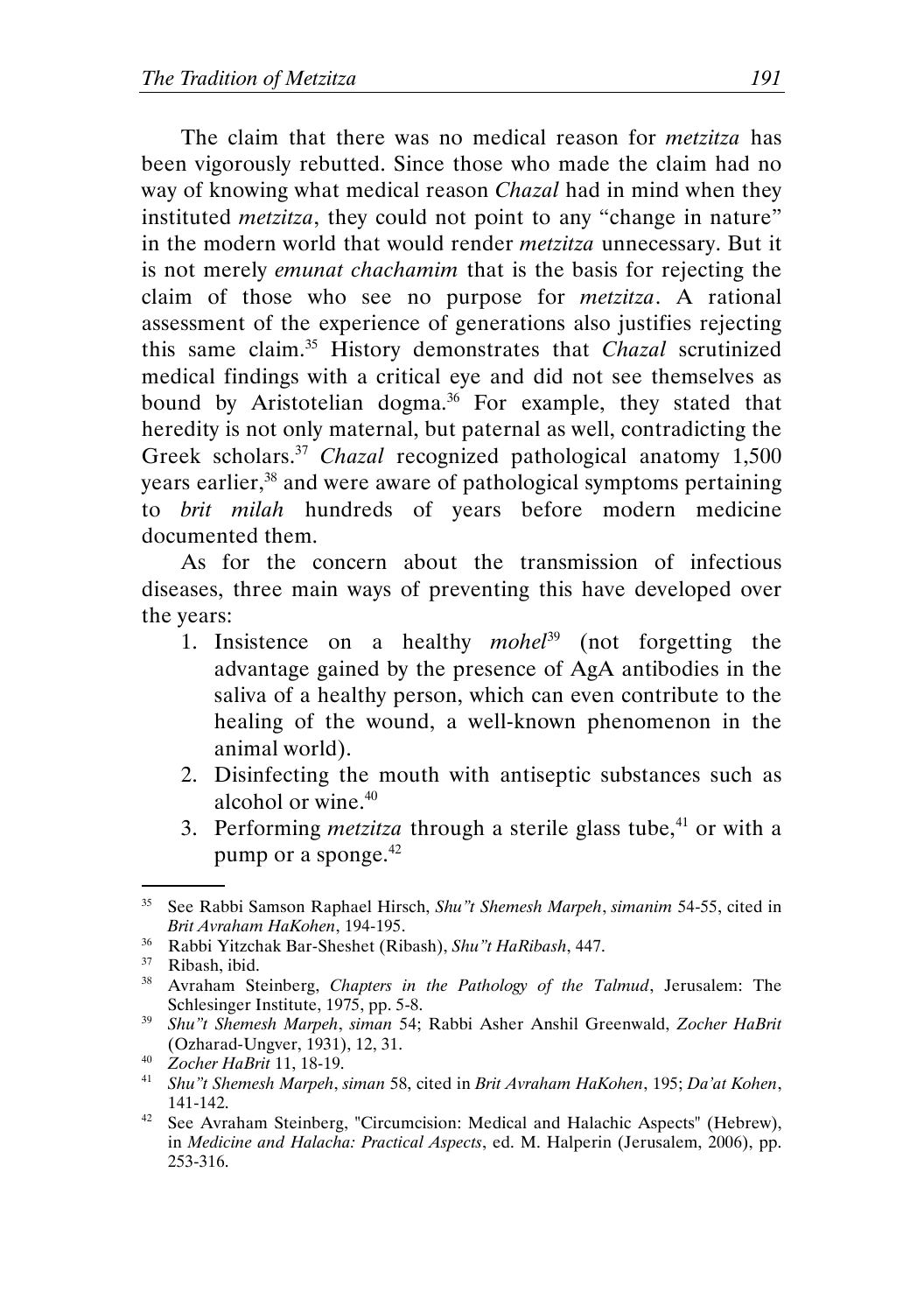From a medical standpoint, the claim that *metzitza* is liable to increase bleeding at the site of the incision is unsupported. The isplanit (bandage) and the kamon (a medicinal powder) mentioned in the Mishna, and the "powder of medications that stop bleeding" mentioned in the Shulchan Aruch were intended to prevent prolonged bleeding. Since these measures are taken immediately after metzitza under the mohel's control, from a medical viewpoint, this claim lacks any validity.

#### IX. Prioritization of Metzitza

In light of the medical purpose of *metzitza*, *metzitza* and its alternatives can be placed in order of preference. From a physiological point of view, *metzitza* performed with the mouth should be given first preference. The pressure gradient created by forceful sucking with the mouth is greater by a factor of six or more than the pressure gradient between the base of the organ and its top when there is local blockage between the two areas. Metzitza b'peh enables better control over the force exerted, so as to ensure the desired result.

Second preference should be given to *metzitza* through a tube. If the dimensions of the tube are suited to the size of the baby's organ and allow for the required rise in the pressure gradient, then the difference between *metzitza b'peh* and *metzitza* through a tube is negligible. Metzitza b'peh is nonetheless preferable, as it does not depend on mechanical adjustment of the tube to fit the organ.

Third preference should be given to *metzitza* performed by a pumping machine connected to a 'metzitza tube'. In addition to the proportional disadvantages caused by the use of a tube, the use of a machine makes it difficult to control the force of the suction.

Last preference is given to the use of a sponge. A sponge scarcely raises the pressure gradient, and certainly does not raise it enough to open an obstructed artery. Suction applied by hand through a sponge is almost tantamount to willfully omitting metzitza (although, it should be noted that such an omission might possibly be required in certain cases where *metzitza* itself poses a high risk to the infant).

#### X. The Situation in Israel

With the precedents of Vienna and other places, with the increase in public awareness on hygiene and with the loss of our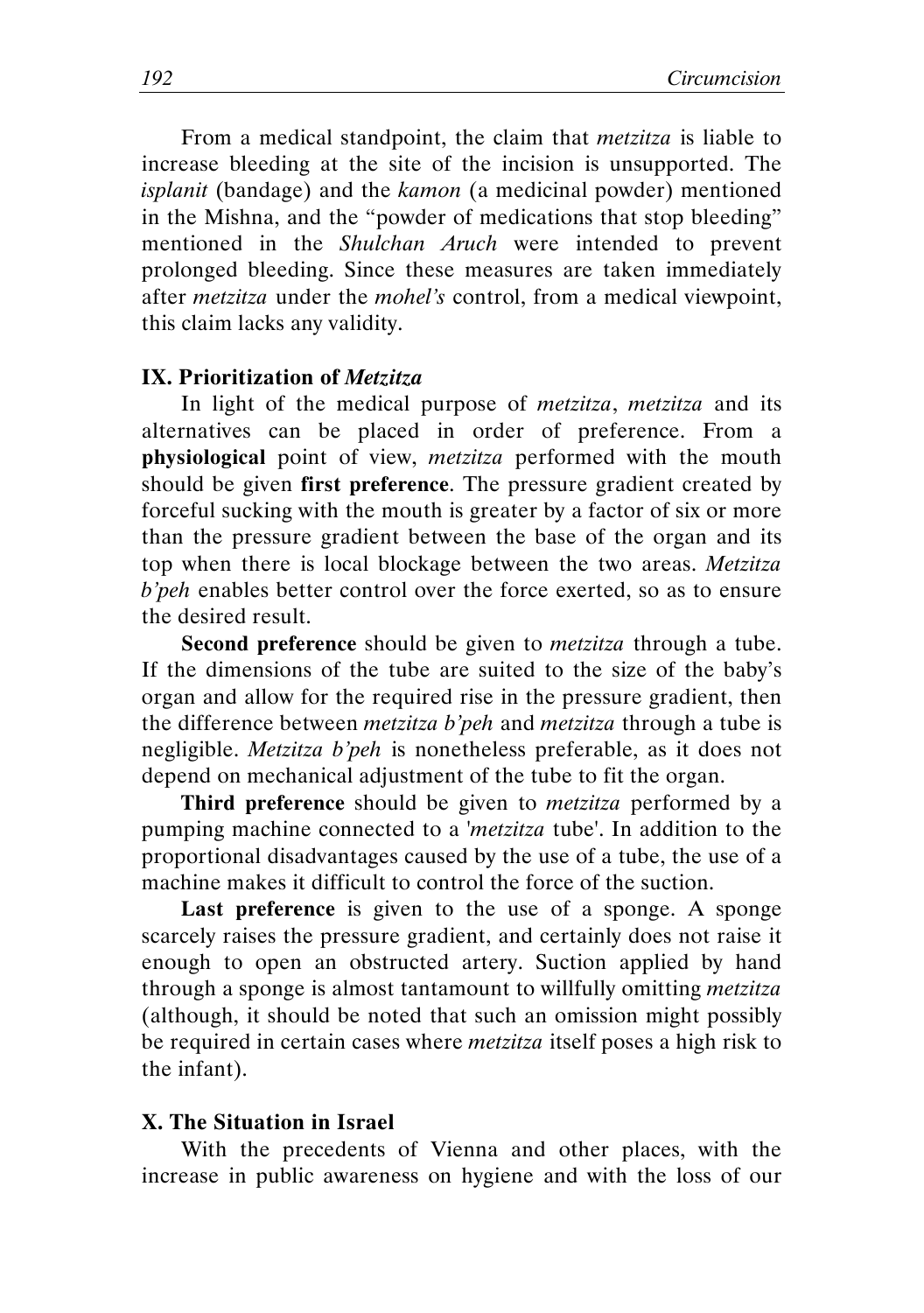knowledge of the medical benefits of metzitza, we have come to a situation where approximately 90 percent of *britot* in Israel are carried out with a substitute for metzitza b'peh, i.e., suction by means of a tube. Nevertheless, among the Ultra-Orthodox population there is continued insistence upon doing traditional metzitza b'peh while taking appropriate hygienic measures.

In Israel, metzitza b'peh is performed at less than 10,000 britot annually (in the Ultra-Orthodox sector) out of some 70,000 britot that take place in the total population. It should be noted that in Israel, until this past decade, no harm had been observed during the past century among babies upon which traditional metzitza was performed. Similar studies carried out in Israel have shown that britot performed by *mohalim* are at least as safe as those performed by physicians.

#### XI. The AIDS Problem

With the spread of the HIV virus during the past generation, metzitza has come into question more sharply than ever, but from an opposing perspective. There is concern among mohalim about performing metzitza on as-yet-uncircumcised adults who have immigrated to Israel from countries where AIDS is widespread, or on newborns whose mothers' health conditions are unclear, in view of the fact that the AIDS virus can easily pass through the placenta from the mother's bloodstream to that of the fetus. Undoubtedly, metzitza b'peh performed on an infected individual poses a danger to the mohel.

Poskim faced with this question could make any of three possible rulings:

- 1. To continue performing metzitza b'peh despite the risk.
- 2. To delay the brit milah until a blood test confirms that the candidate for brit milah (or his mother, in the case of a newborn) is not infected with a deadly virus.
- 3. To perform metzitza through a tube, so as to avoid direct contact between the subject's blood and the mohel's mouth.

When this question came up nearly thirty years ago, both Rabbi Auerbach<sup>43</sup> and Rabbi Yosef Shalom Elyashiv<sup>44</sup> chose the third

<sup>&</sup>lt;sup>43</sup> Cited in Nishmat Avraham 4, 1st ed., part 14, siman 264a.

<sup>44</sup> Kovetz Teshuvot 1, siman 102.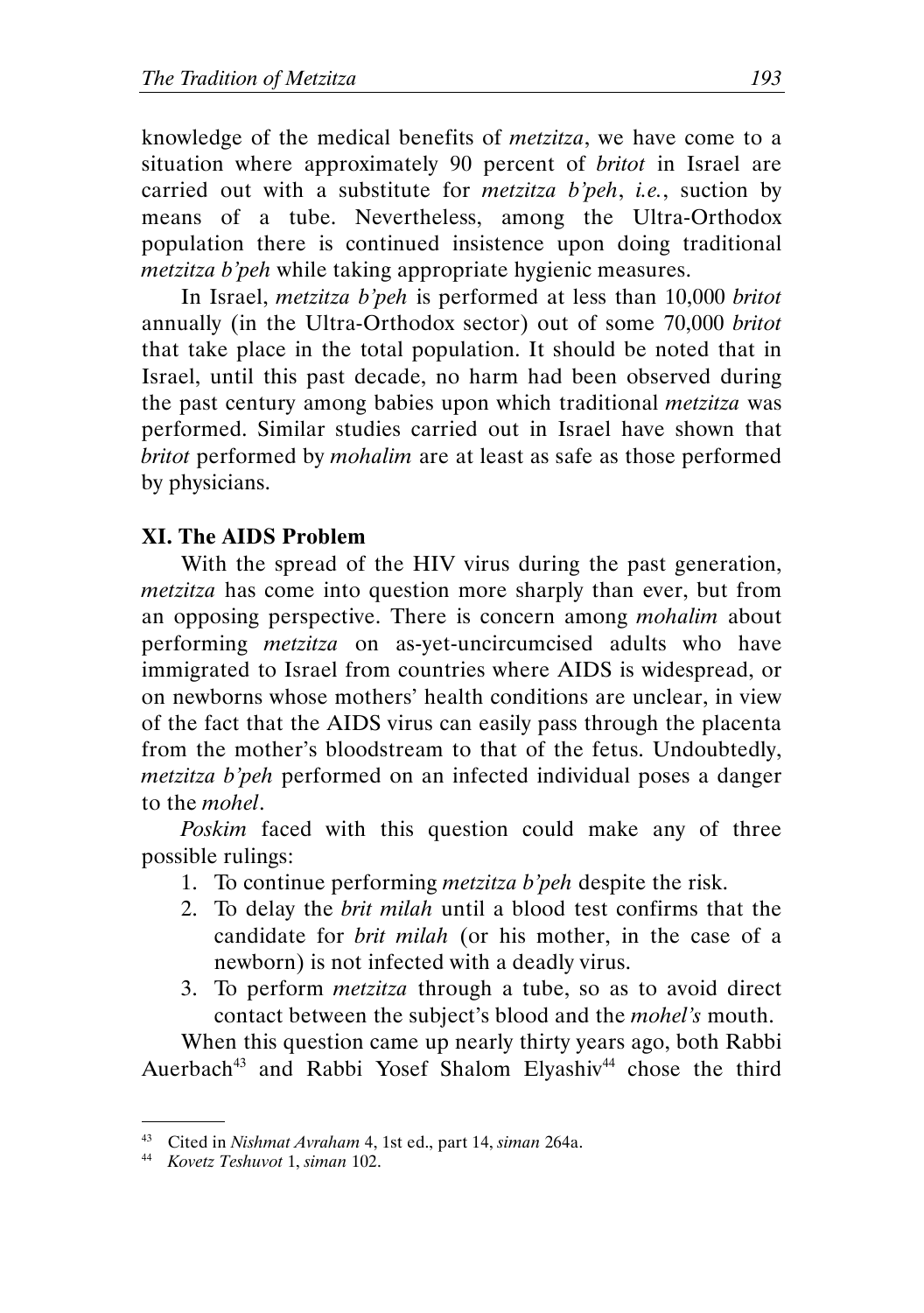alternative – that the *mohel* should perform *metzitza* through a tube  $-$  for cases of infant circumcision. Rabbi Shmuel Wosner<sup>45</sup> wrote a similar *pesak* concerning *brit milah* on adult immigrants. Rabbi Elyashiv clearly explained the reasoning behind his pesak: "The sages of the previous generation have already struggled with this problem. HaRav HaGaon Rabbi Yitzchak Elchanan of Kovno, HaGaon Rabbi Yitzchak Yaakov [Reb Itchele] of Ponevezh, HaGaon Rabbi Yechiel Michel [Epstein] of Navardok, HaGaon Rabbi Chaim Ozer of Vilna and others, all of blessed memory, came to the conclusion that 'in a situation in which the slightest concern of danger to life exists, one should not insist on meticulous fulfillment of the custom of our ancestors,' in the words of Rabbi Chaim Berlin (aside from the widely known answer of the Chatam Sofer to the Rabbi from Vienna)."

# XII. New Conditions Among the Israeli Ultra-Orthodox Population

In the beginning of the past decade, the following data was brought before Israel's Interdepartmental Committee for Supervision over *Mohalim*, an advisory committee composed of rabbis, doctors and *mohalim*: during the three years leading up to that time, seven newborns from the Ultra-Orthodox sector were infected with herpes simplex virus (HSV), all of whom had undergone traditional *metzitza b'peh*. Five of the mothers were examined to determine if they were carriers of the virus; four of them were not carriers, whereas one mother was found to be a carrier with a low level of antibodies.

In one of the cases, no antibodies at all against HSV-1 were found in the mohel, indicating that he had never been exposed to the virus. In the rest of the cases, in which antibodies were discovered in the mohel, in no case was the subspecies of the virus found in the mohel's body positively identified by DNA examination with the subspecies found in the infected newborn. Thus in each of the cases there was no proof that the mohel was, or was not, the source of the infection. The question is, how much caution must we take?

<sup>45</sup> Shu"t Shevet ha-Levi 8, siman 267.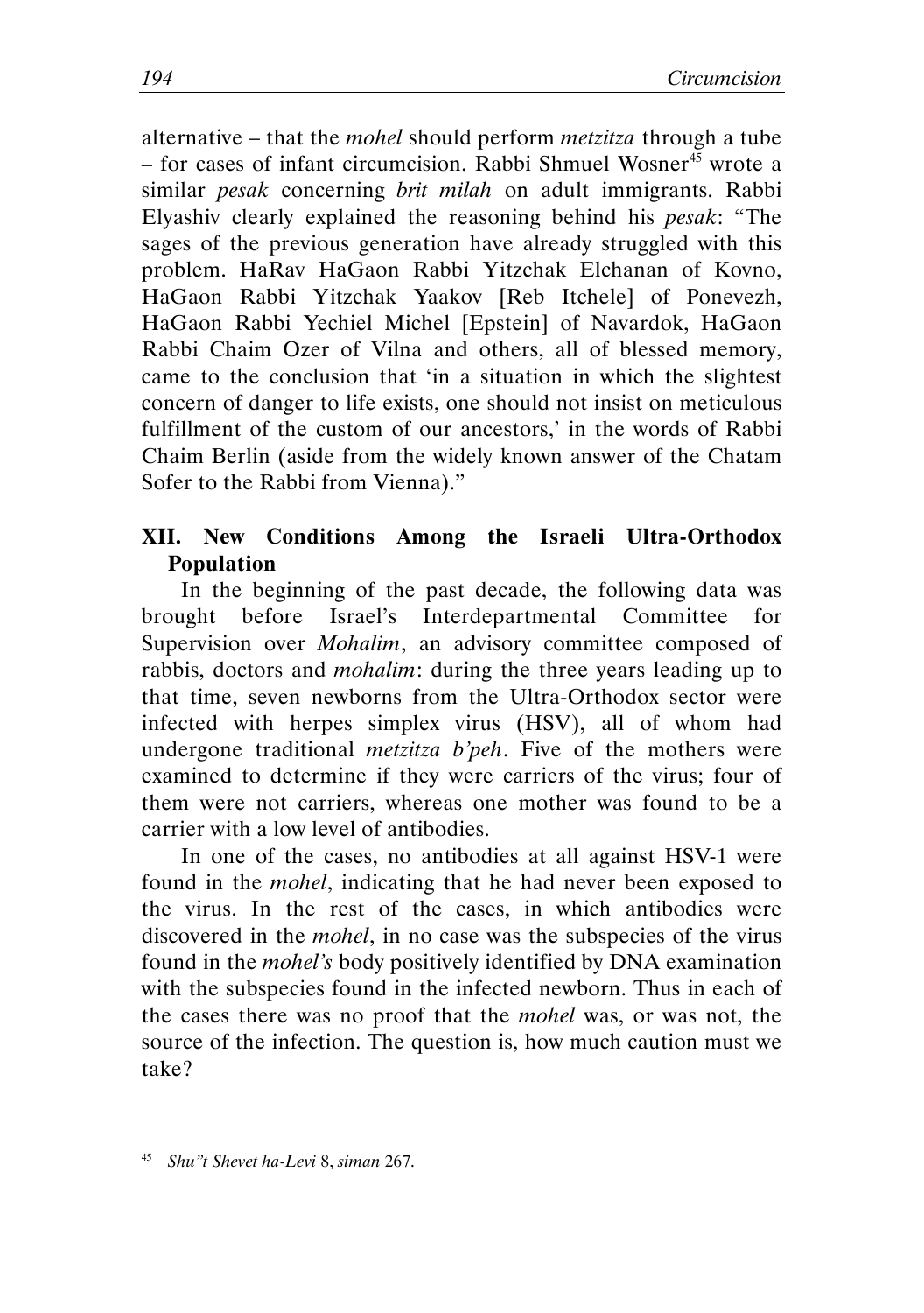The recent occurrence of HSV-infected newborns in the Ultra-Orthodox sector is caused, apparently, by three epidemiological facts:

- 1. More than 80 percent of the adult population in Israel, including mohalim, are latent carriers of HSV-1.
- 2. Forty percent of young mothers in the Ultra-Orthodox sector are not carriers of the virus, apparently as a result of better hygiene and living conditions that prevail among the younger generation. This change has caused fewer women of childbearing age in the Ultra-Orthodox sector to be exposed to HSV, and the percentage of mothers with antibodies to the HSV-1 virus has dropped from about 80 percent to about 60 percent. This seems to reflect a new situation, in contrast to the prevalent situation in the past.
- 3. An absence of antibodies in the mothers' blood means that their newborn sons received no such antibodies through the placenta, and therefore are vulnerable to infection by HSV-1.

# XIII. The Memo to Mohalim

Although the epidemiological data does not provide a sufficient foundation for an unambiguous medical conclusion, it was agreed that they indicate a possible risk to newborn boys in the Ultra-Orthodox sector. This situation obligates us to take steps to eliminate, or at least reduce, the risk while recognizing the Jewish people's sensitivity to external limitations placed on the procedure of brit milah. In other words, careless action is liable to adversely affect Jewish communities around the world and to be detrimental to their freedom to carry out the mitzvah of brit milah as prescribed by tradition. Therefore, on May 22<sup>nd</sup>, 2002, Rabbi Avraham Babayof, director of the Department of Britot at Israel's Chief Rabbinate and head of the Interdepartmental Committee on Supervision of Mohalim, issued a memo to mohalim on the subject of metzitza. The document pointed out that halacha permits metzitza through a tube in cases where there is concern of contagion, and that the mohel has a duty "to inform the parents of the infant, at the time he is engaged to perform the brit [milah], of the two options for carrying out metzitza, and to come to a decision with their participation".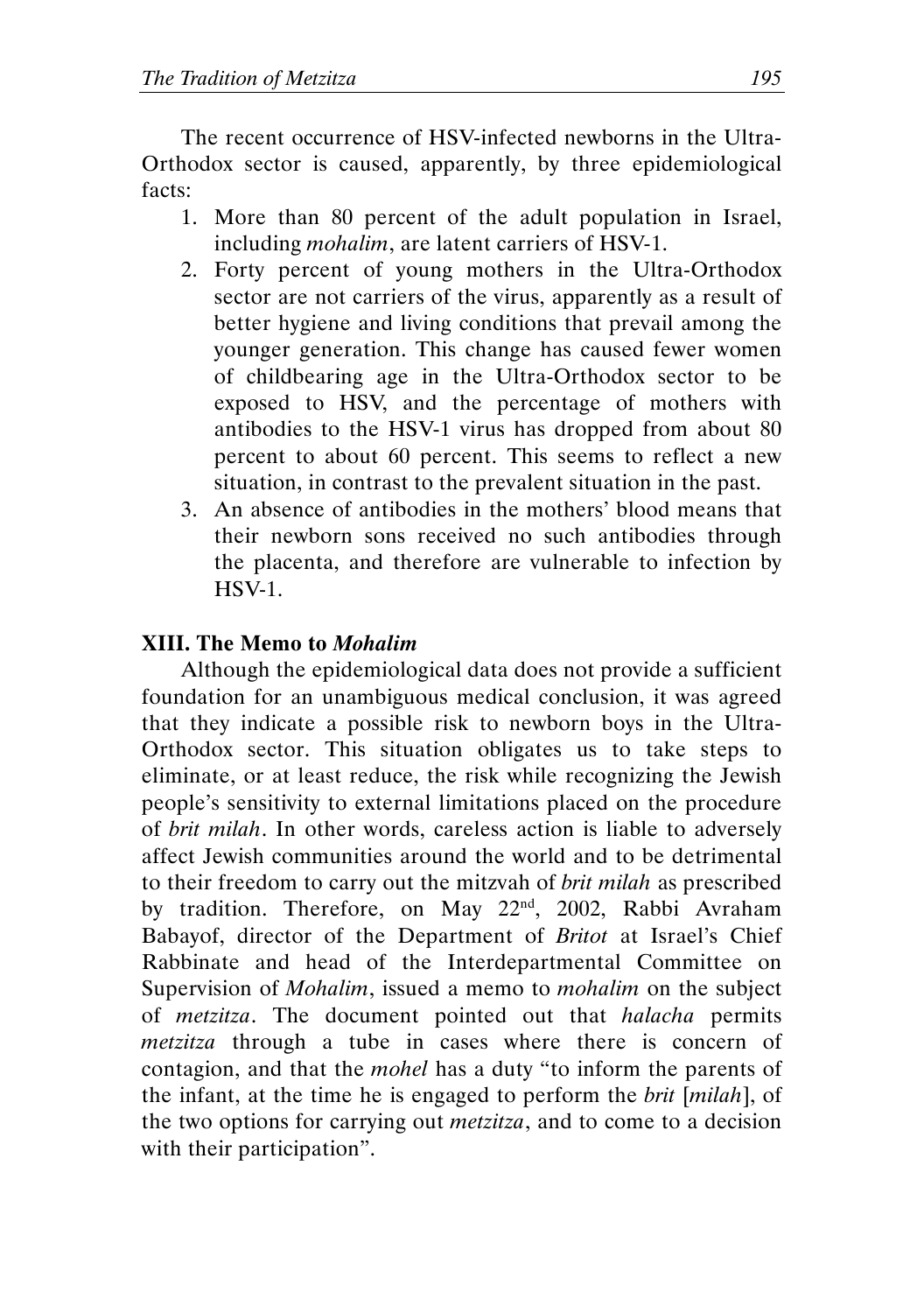As more cases of HSV in newborns in the Ultra-Orthodox community emerged, it was decided to conduct further discussions on the matter. The deliberations took place in the office of the general director of the Chief Rabbinate on Thursday, March 13<sup>th</sup>, 2003. The participants included Rabbi Babayof and the members of the Interdepartmental Committee, which included Rabbis, mohalim, doctors, the legal advisor of the Chief Rabbinate and the writer. The subject under discussion: the significance of new epidemiological data indicating possible risk of HSV-1 infection among newborns in the Ultra-Orthodox community as a result of undergoing metzitza b'peh.

In light of the Jewish people's sensitivity to external limitations placed on the procedure of brit milah, it was decided that the new epidemiological information should immediately be submitted for halachic judgment, with the aim of considering a temporary halachic ruling (hora'at sha'ah) on the proper method of performing metzitza in light of the new situation.

#### XIV. Meeting with Rabbi Wosner

.

On Monday, April 7<sup>th</sup>, 2003, a thorough meeting took place in the home of Rabbi Wosner.<sup>46</sup> It was attended by representatives of the Interdepartmental Committee, including Dr. Moshe Westreich of the Ministry of Health, Dr. Eli Yosef Schussheim, Rabbi Babayof and the writer. After the details of the problem were presented to Rabbi Wosner by the participating doctors, he clearly repeated the main points of the facts he had just heard, and then summed up his halachic opinion in the following principles:

- 1. "It is not within our ability or power to annul the mitzvah of metzitza, which has been handed down from our ancestors as metzitza b'peh, nor would we ever contemplate it."
- 2. "The risks of HSV infection are not to be ignored. And therefore, metzitza b'peh is to be carried out only by mohalim or other persons who do not harbor the virus in their bodies."
- 3. "A mohel who is a talmid chacham and sees that risk is present in the situation he is in must act according to the halacha and not cause endangerment; but if he makes a

<sup>&</sup>lt;sup>46</sup> Rabbi Wosner, as a *posek*, is known to be a follower of the Maharam Schik.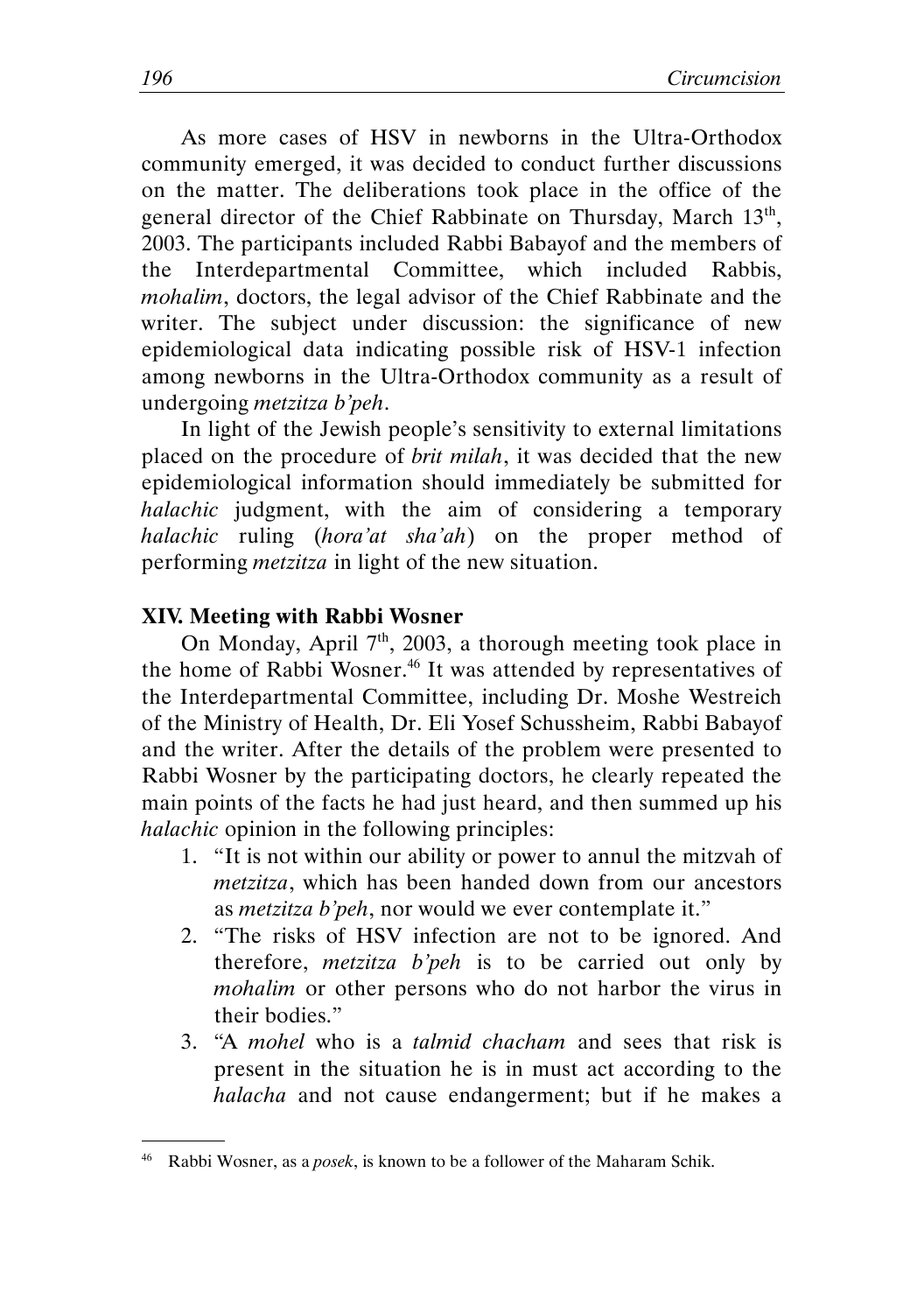change in the technique of metzitza, this is to be only as a hora'at sha'ah [applicable to the situation at hand]."

These statements were written down by the writer as they were said, and were read back on the spot to Rabbi Wosner, who confirmed their accuracy. But because of the sensitivity of the issue, a copy of the statements was immediately handed over to Rabbi Wosner's office, and we were asked to delay its publication until we received authorization.

When no authorization was received in the course of a month, I conducted about ten discussions on the issue by telephone with Rabbi Shlomo Gelber, an experienced mohel and a repersentative of Rabbi Wosner. In the course of these discussions, it became evident that at the time in Israel an ideological war was being waged against the performance of traditional *brit milah* in general, and against the tradition of metzitza in particular. In times of war, there is a calling for great dedication and self-sacrifice as well as absolute insistence on observing tradition. Throughout 2003, news reports and pseudo-news reports in Israel left a clear impression that a relentless struggle was being conducted by parties interested in shifting the national consensus on brit milah and, as a first step, reducing the performance of *britot* by traditional *mohalim*.

In the wake of our continued deliberations, and as a result of Rabbi Wosner's justified assessment that the attack on traditional metzitza constitutes part of a more general war on brit milah itself, handling of the issue was entrusted to Rabbi Moshe Shaul Klein, a moreh tzedek in Rabbi Wosner's beit din.

# XV. Rabbi Klein's Letter

On August 19<sup>th</sup>, 2003, Rabbi Klein wrote a long letter to me in which he restated Rabbi Wosner's position. After a short introduction about the importance of *brit milah* in general, and about the mitzvah of traditional *metzitza* in particular, and after citing the Jewish people's self-sacrifice throughout the generations for the sake of observing this mitzvah as prescribed by halacha, Rabbi Klein went on to state a few major principles in the name of Rabbi Wosner, namely:

1. The mitzvah of milah, commanded to us by Hakadosh Baruch Hu, has withstood attack throughout the generations, and Gedolei Yisrael have been forced to stand in the breach to prevent any alteration of the laws of brit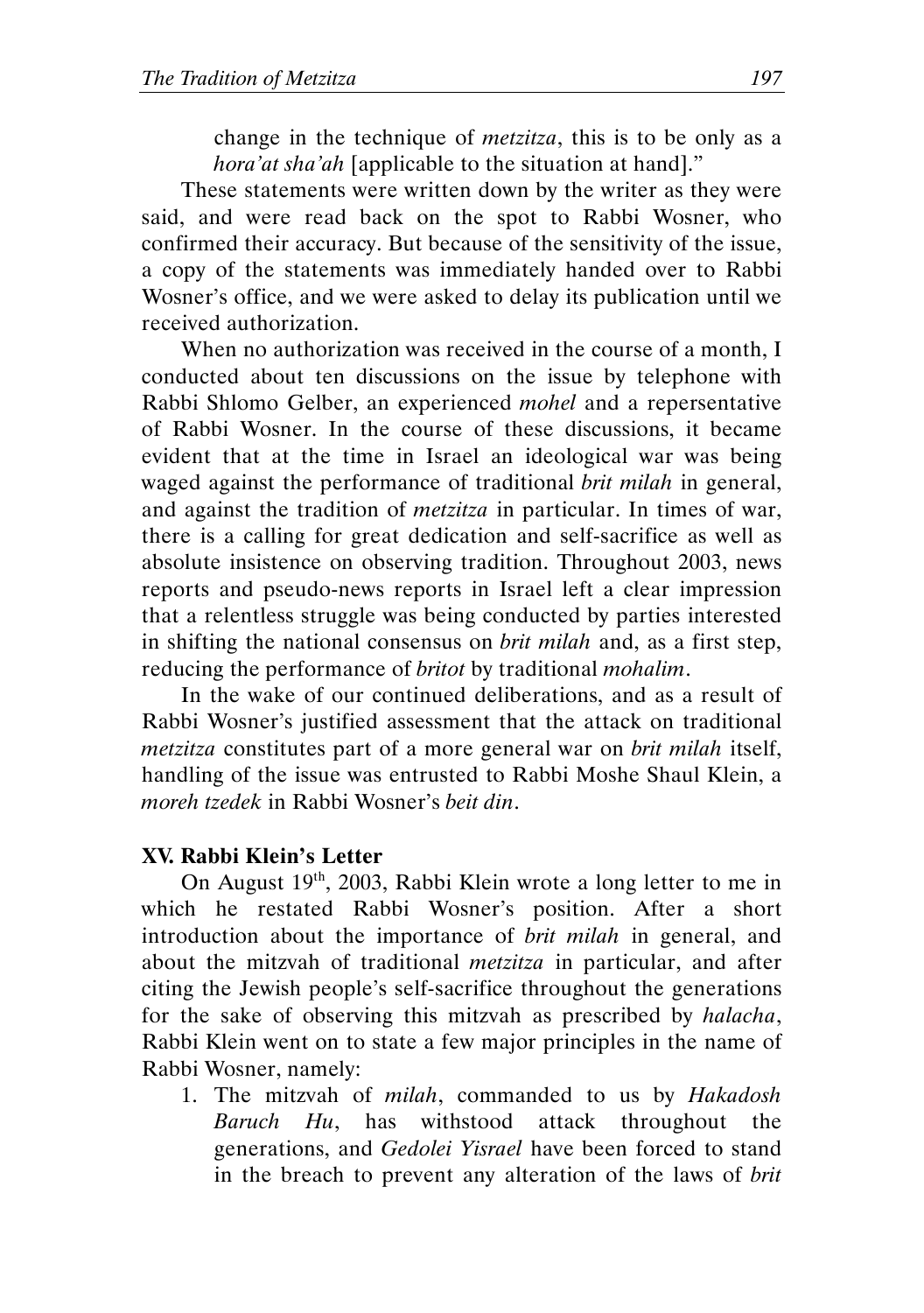milah, which were commanded to us at Sinai, including any change in the received technique of metzitza.

- 2. "If it is known that the mohel has a particular illness which, by means of metzitza b'peh, could infect the infant, if the harm is prevalent (shachiach hezeika<sup>47</sup>), one should exercise leniency in this manner only: by performing metzitza with an implement." In other words, deviating from the traditional method of performing metzitza should be done only in situations defined in halacha as "shachiach hezeika".
- 3. The definition of "shachiach hezeika" as it pertains to this issue is a halachic decision of great significance, and therefore it is put into the hands of the chachmei hador.

Therefore, the major practical conclusions are as follows:

- 4. A mohel who is known to be infected with a virus in a situation defined as *shachiach hezeika* should not perform brit milah using an implement for *metzitza* if there is another mohel who is able to do the metzitza in accordance with tradition, without deviations.
- 5. If there is no other mohel, and the mohel infected with the virus in a situation defined as shachiach hezeika is performing the brit milah, then he is required to carry out metzitza with a sterile implement and he is forbidden to carry out metzitza b'peh.
- 6. "A policy that mohalim should check themselves for infectious diseases (when there are no symptoms arousing suspicion) should not be instituted, for this is the beginning of the breach in the battle to abolish metzitza b'peh, and the holy Torah is eternal in every generation, to carry out the mitzvah unchanged, as received by Moshe on Sinai."

#### XVI. Preventive Measures in the Age of Herpes

.

The medical data includes no scientific proof that any particular mohel actually infected an infant he circumcised with a virus. On the other hand, the epidemiological data point to the possibility that there have been cases of contagion of newborns, although it has not been proven who caused the infection. Likewise, even if we attribute all the isolated reported cases of infection to

<sup>&</sup>lt;sup>47</sup> A situation in which the risk is real from an epidemiological point of view.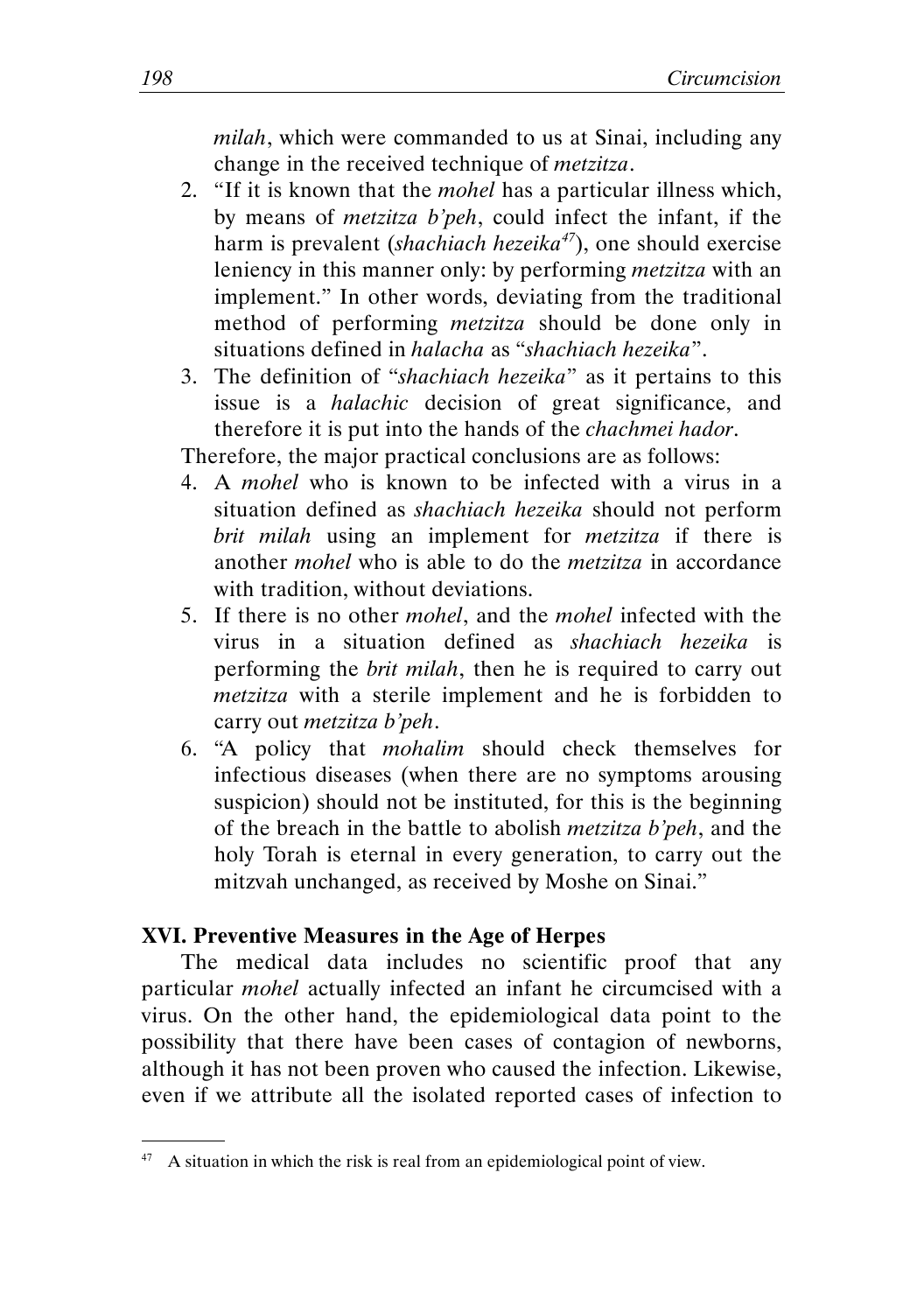the mohalim, it still remains a very rare phenomenon, roughly one case in tens of thousands britot, a substantially lower risk than that posed by other surgical procedures.

In light of these facts, it is imperative to find a balance between the responsibility to prevent even "the slightest concern of danger to life," and the responsibility to avoid leaving any opening for attack upon the mitzvah of traditional brit milah. The task of achieving this balance is in the hands of the poskim. The following lines, therefore, should be viewed as a halachic-medical deliberation before the chachamim.

On the practical level one must differentiate, in my opinion, between five situations.

Situation 1: If the *mohel* has never been suspected of transmitting HSV to an infant he has circumcised, there is no medical or halachic impediment to allow him to continue performing metzitza b'peh in accordance with the tradition received from our ancestors.

Situation 2: On the other hand, if a medical examination identifying the subspecies of the virus has shown that the mohel is the source of the child's infection, then, according to all opinions, this mohel is forbidden from this point on to perform metzitza in the traditional manner.

The third, fourth and fifth situations are intermediate:

Situation 3: HSV has appeared in a newborn shortly after his brit milah, but the subspecies of viruses found in the baby do not match that of the virus in the *mohel's* system. It is difficult in this case to prohibit the mohel from performing traditional metzitza in the future (unless his rabbis have instructed him otherwise), since the possibility that he is the source of the infection has been to a large extent controverted.

Situation 4: If another possible source for the infection has been discovered (a parent, for example), in this case, too, the *mohel* should not be prohibited from performing traditional metzitza, since many infants had been circumcised by him without ill effects, and furthermore, there is another plausible source of the infection.

Situation 5: HSV has appeared in newborns shortly after their brit milah, yet, while no other likely source for the infection has been found and the possibility that it was transmitted by the *mohel* has not been negated, there is no proof from a subspecies examination that that *mohel* is actually the source.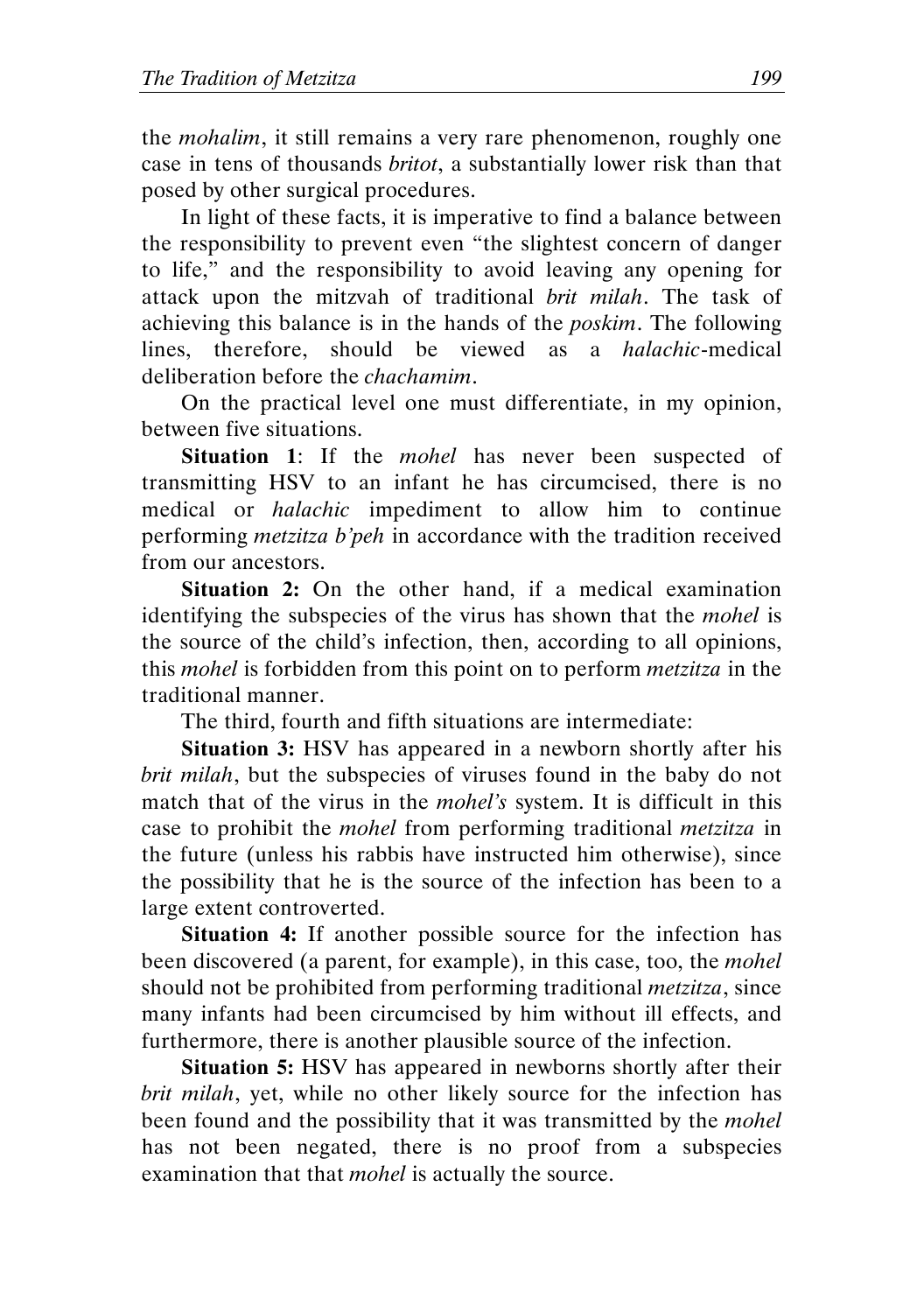In the last situation, on the scientific level we have no proof that the mohel is the cause, nor do we have proof that he is not. Therefore we must bring into our calculations the rule derived from the sugya of "one whose brothers have died as a result of [brit] milah" (Yevamot 64b), which determines that sometimes, in cases of evident risk, there is no need for absolute proof in order to attribute the illness to a plausible cause.<sup>48</sup> In other words, the rules of chazakah now enter into the calculations. The question here is not so simple. Is it proper to prohibit *metzitza b'peh* in this situation on the grounds that "danger is regarded with more stringency than a Torah prohibition" and we have a responsibility to prevent even "the slightest concern of danger to life," or is there still room to permit it, with certain limitations?

#### XVII. The New York Agreement

.

The New York State Department of Health recently formulated the following solution to the *metzitza b'peh* controversy.<sup>49</sup> The agreed-upon solution is to permit metzitza b'peh in situations 1, 3 and 4, and a subsequent metzitza after situation 5 takes place only if the mohel takes preventive anti-herpes medication on the day of the brit milah and for at least three days before it.

It should be noted that this is a somewhat problematic solution. From a medical standpoint, this treatment has yet to prove affectiveness in preventing contagion, even though, logically, according to medical knowledge, it should be useful. Yet, this solution was agreed upon since the very transmission of the virus by metzitza b'peh has not been completely proven, and the precautions are based only on a medical understanding that transfer could occur in this way. Regarding situation 5, my opinion is that the solution agreed upon in New York, can only be acceptable if contagion was a one-time occurrence. On the other hand, when we

<sup>&</sup>lt;sup>48</sup> See also *Avnei Nezer*, 10, 325, *ot gimmel*, which states that even if the child's brothers were endangered, the third son is not to be circumcised; Shu''t Shem Aryeh, siman 31, which prohibits circumcising even a child whose first two brothers died, but the next two lived; the line of reasoning attributed to Rabbi Chaim of Brisk on the definition of a chazakah based on an event that occurred three times and the Talmudic Encyclopedia 13, under 'chazakah', pp. 739-760, comments 1, 5 and 7. I have dealt with this issue elsewhere at length, and space prohibits delving deeply into it here. See note 50.

<sup>&</sup>lt;sup>49</sup> For full text of the NYSDOH circumcision protocol, see pp. 202-207.